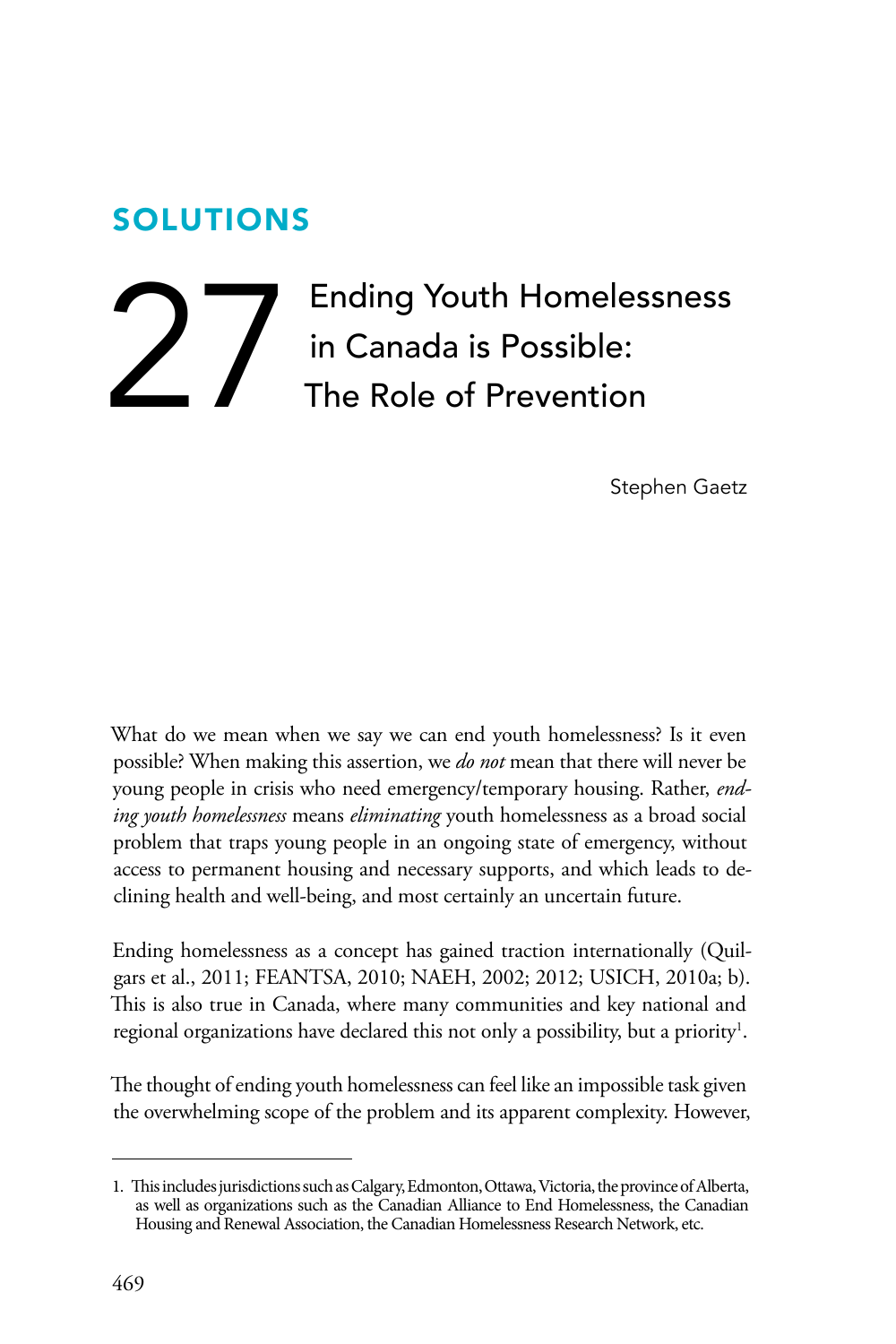a lot is known about effectively responding to youth homelessness. In this concluding chapter, we will focus on the role of prevention. And by prevention, we mean doing what we can to stop young people from becoming homeless in the first place, and when this is not possible, to ensure that the experience is short and that they do not become mired in homelessness or the street lifestyle.

While most people can easily comprehend the importance of prevention in reducing the harms of smoking, for instance, it is more challenging when thinking about preventing homelessness. What do we mean by prevention? What does prevention look like? This chapter summarizes some international research on effective prevention strategies, and identifies key factors that enable effective implementation. And, as we will see, prevention can mean many things. Preventive strategies can involve programming that strengthens protective factors amongst adolescents by enhancing engagement with school and building their problem solving and conflict resolution skills, for instance. Prevention also entails stopping the flow of young people from institutional care (child protection, mental health, corrections) into homelessness. Finally, and perhaps most importantly, it means designing and implementing effective early intervention strategies so that when young people become homeless (or are at imminent risk) they are given supports that either help them return home or move into new accommodation (with supports) in a safe and planned way.

Canada, the United Kingdom, Australia and the United States<sup>2</sup> reveals a A review of systems level and program responses to youth homelessness in wealth of innovative and effective programs, strategies and approaches that can be applied to the development and implementation of a Canadian model of prevention for ending youth homelessness.

The prevention framework for ending youth homelessness presented here<sup>3</sup> out lines key components that can be implemented at the national, provincial or community levels and is intended to shift the emphasis from managing youth homelessness, to prevention on the one hand, and rehousing on the other.

<sup>2.</sup> The methodology for this chapter includes: A scoping review of academic literature on youth homelessness, its causes and conditions, as well as responses from the English speaking world. Grey literature was also examined. Second, policy documents that focus on responses to homelessness generally (and to youth homelessness in particular) in Canada, the United Kingdom, Australia and the United States were collected, reviewed, compared and analyzed. Third, qualitative interviews were conducted with policy makers, decision-makers and service providers in a number of communities across Canada in order to understand current thinking on how to address youth homelessness.

<sup>3.</sup>  This chapter is a summary of research presented in the report: Gaetz, S. (2013). *Coming of Age – Reimagining the Response to Youth Homelessness in Canada.* Toronto: The Canadian Homelessness Research Network Press. The content is reproduced with the permission of the author.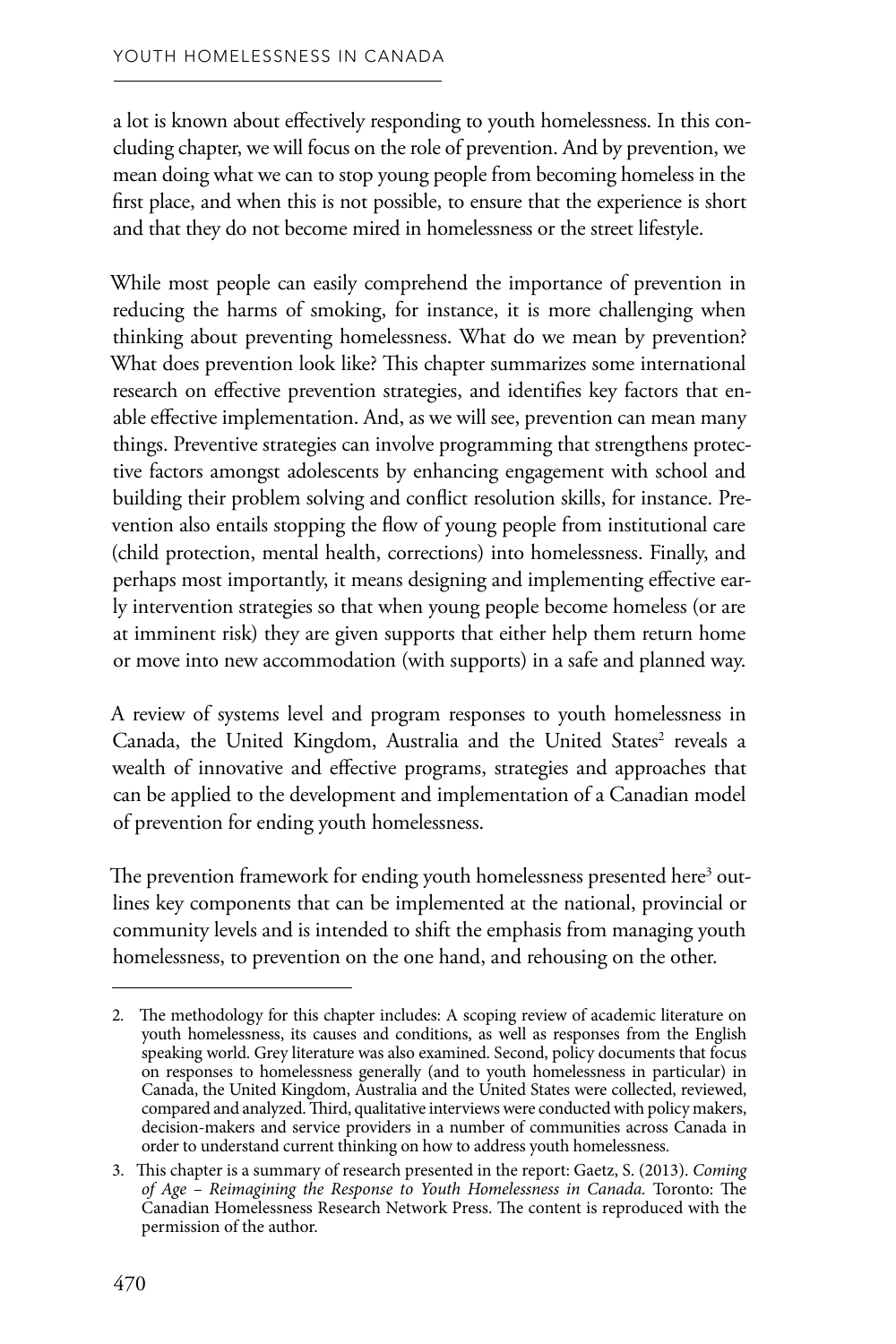## Setting the Stage for Ending Youth Homelessness

Implementing a strategy to end youth homelessness invariably means doing things differently. Creating change means building on existing strengths, and being unafraid to implement new approaches and/or cease doing what clearly does not work, or is counter-productive (the criminalization of homelessness (O'Grady et al., 2011; this volume) is an example of the latter). Leadership and active participation by key stakeholders is essential to managing change.

So, how can we restructure and rebalance our response to youth homelessness? Broadly speaking, there are three main approaches to addressing homelessness. First, one can focus on *prevention*, which is to invest in supports and the coordination of services so as to reduce the likelihood that people will become homeless in the first place. This means working 'upstream' to identify those at risk of homelessness, and develop interventions that reduce the risk that young people will become homelessness.

The second approach, the *emergency response*, is the set of interventions available once someone becomes homeless. The goal here is to provide emergency supports in order to address basic and pressing needs for shelter and food, for instance, in order to lessen the immediate impact of homelessness on individuals and communities. Some communities have emergency shelters and supports designed specifically for youth, others do not. The 'emergency response' can also include the use of law enforcement.

The third response supports rapid transitions out of homelessness through the provision of appropriate *accommodation and supports*. The goal is to get people into housing and give them the supports needed (income, health care, etc.) to ensure they do not fall back into or languish in a state of homelessness. For young people, for whom staying with parents or caregivers may no longer be an option, it means ensuring a planned and safe exit via appropriate accommodation and supports (if necessary).

A mature and developed response to homelessness ideally involves all three approaches, with a stronger emphasis on prevention and strategies that move people quickly out of homelessness, supported by emergency services that bridge the gap.

While there are notable exceptions, most communities in Canada do not take such an integrated approach, but rather, put much of their energy and resources into the emergency response, if they are doing anything at all about youth homelessness. While emergency services are important and necessary, we cannot rely on this as our 'system' if the goal is to end youth homelessness. It can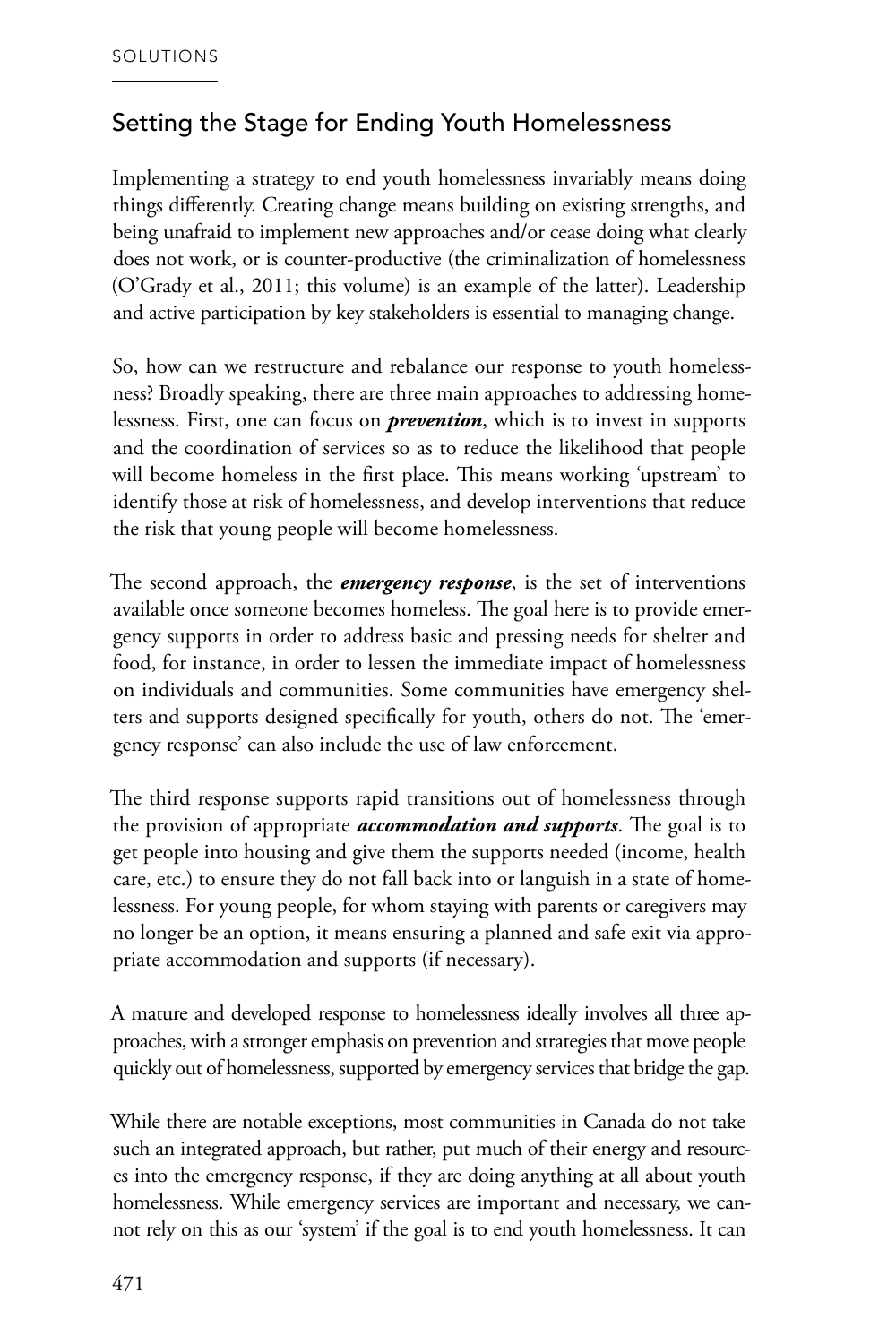be argued that an emphasis on the emergency response – shelters, day programs, law enforcement – merely manages the problem, rather than eliminates it (Gaetz, 2008; 2010). One might say that we have become all too comfortable with this approach; we believe that our current emergency response is effectively dealing with the problem, when really at best it is a stop-gap measure.

We also know that the longer young people remain homeless, the worse their problems become and the greater their challenge in moving off the street (Karabanow & Naylor, this volume; Saewyc, this volume; O'Grady et al., 2011; Public Interest, 2009). Several of the chapters in this book demonstrate how this can include worsening mental health (McKay, this volume; Kidd, this volume), hunger (Tarasuk & Dachner, this volume), addictions (Buccieri, this volume; Kirst & Erickson, this volume), involvement in crime (Baron, this volume), criminal victimization (Gaetz et al., 2010) and sexual exploitation (Saewyc, this volume), for instance. We need to question whether keeping young people in a "state of emergency" is really helping them? Is it enough to treat the symptoms while ignoring the causes?

Effective strategic responses attempt to reduce a problem, rather than simply manage it. In moving towards a more strategic and coordinated response to youth homelessness in Canada, a shift from emergency services (which may unnecessarily prolong the experience of homelessness) to prevention and accommodation (with necessary and appropriate supports) must be a priority. Importantly, this means doing what we can to stop the flow of young people into homelessness.

## Changing Course: Integrating Prevention into a Broader Strategic Response

The effectiveness of prevention is amplified when it is more broadly integrated into a coordinated strategic response. That is, in contrast to relying on agency-based prevention strategies, it is possible to approach the issue in a more strategic and integrated fashion. This is done by bringing together a range of services and approaches that work across the street youth sector, and ideally, engage with programs, services and institutions 'upstream' (that is, before a young person becomes homeless).

A review of integrated and strategic responses to youth homelessness from the UK, Australia and the United States identifies several core institutional components that are necessary to support a prevention strategy (Minnery & Greenhalgh, 2007; Parliament of the United Kingdom, 2002a; b; c; 2004; Communities and Local Government, 2005; Australian Government, 2008a; b; USICH, 2010a). These five key components are presented below.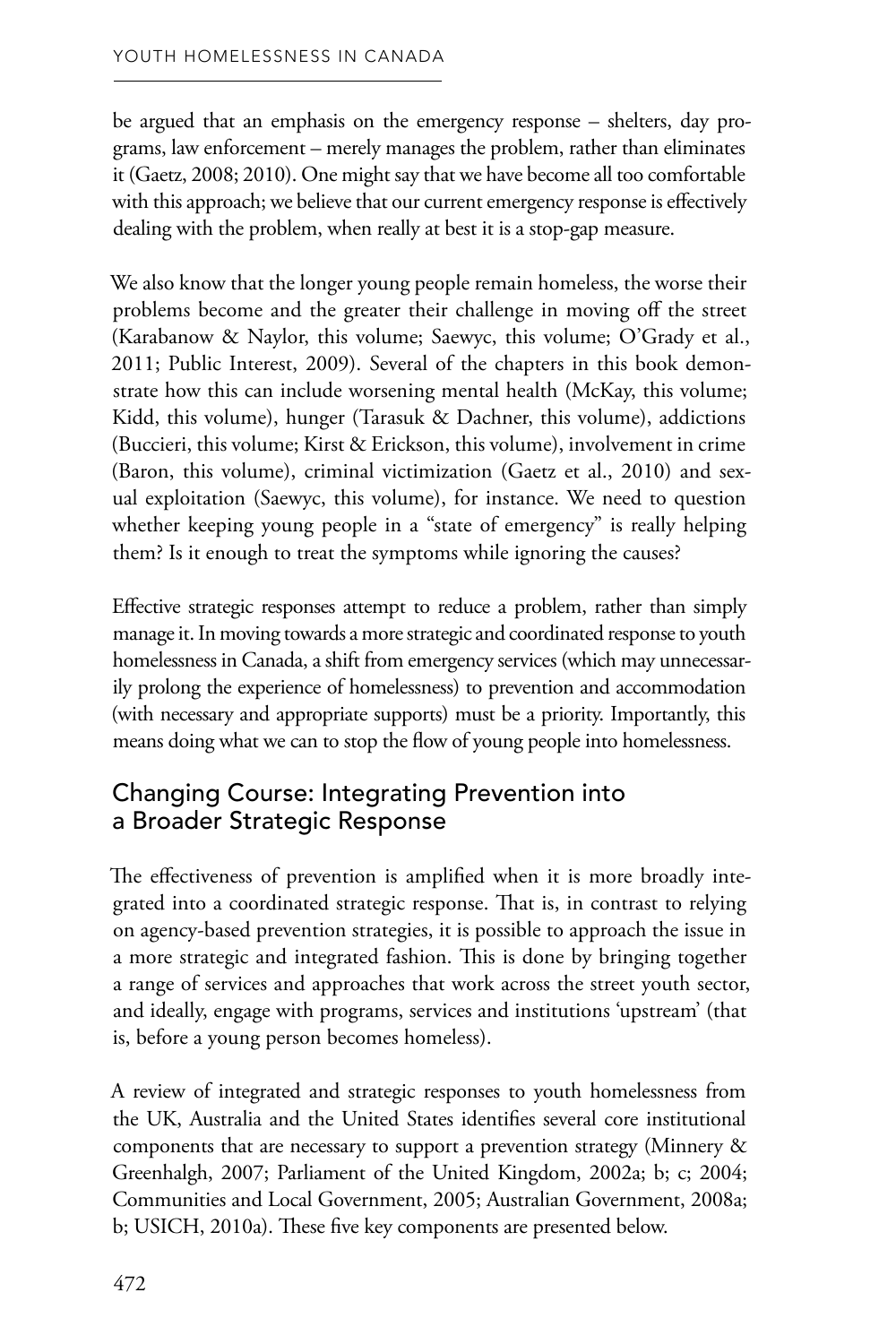#### 1) Develop a Plan

The first step is devising and implementing a plan or strategy that is *inclusive*  in its process, *strategic* in its objectives, sets real and measurable *targets for change*, is *clear* to all stakeholders and leads to *real changes* in young people's lives. The "10 Year Plan" approach, which originated in and has proven to be successful in the United States, has been adapted and applied in over ten Canadian communities, including most cities in Alberta. The Canadian Alliance to End Homelessness' *A Plan Not a Dream* (2012) outlines key elements of a successful community plan to end homelessness; ideas that can easily be incorporated into a youth focused plan.

Any plan to end youth homelessness should include a statement of guiding principles and core values, for these shape how one responds to the needs of young people. As with the Ten Year Plan model, an effective youth homelessness strategy must have clearly articulated goals and objectives, timelines, responsibilities and benchmarks, as well as measurable targets. The right players must be engaged in the development and implementation of the plan, and importantly, young people must be involved in the planning, delivery and evaluation. It is important to include their voices in any quality assurance system.

#### 2) Create an Integrated Systems Response

Central to an effective plan is the implementation of an integrated systems approach. That is, services within the homelessness sector need to be coordinated and integrated, so that different agencies and programs have clear roles and mandates, and work together as providers for the same clients. Systems coordination also has to extend beyond the homelessness sector to include mainstream services, whether health care, supports for those with addictions and mental health challenges, housing services, child welfare and corrections. *The community-based services in the homelessness sector cannot alone solve homelessness.* 

This is referred to as a "**System of Care**" approach. Originating in children's mental health and addictions sectors, the concept can be defined as: ''an adaptive network of structures, processes, and relationships grounded in system of care values and principles that provides children and youth with serious emotional disturbance and their families with access to and availability of necessary services and supports across administrative and funding jurisdictions'' (Hodges et al., 2006:3). So, as opposed to a fragmented collection of services, an integrated systems response requires that programs, services and service delivery systems be organized at every level – from policy, to intake, to service provision, to client flow – based on the needs of the young person. Integrated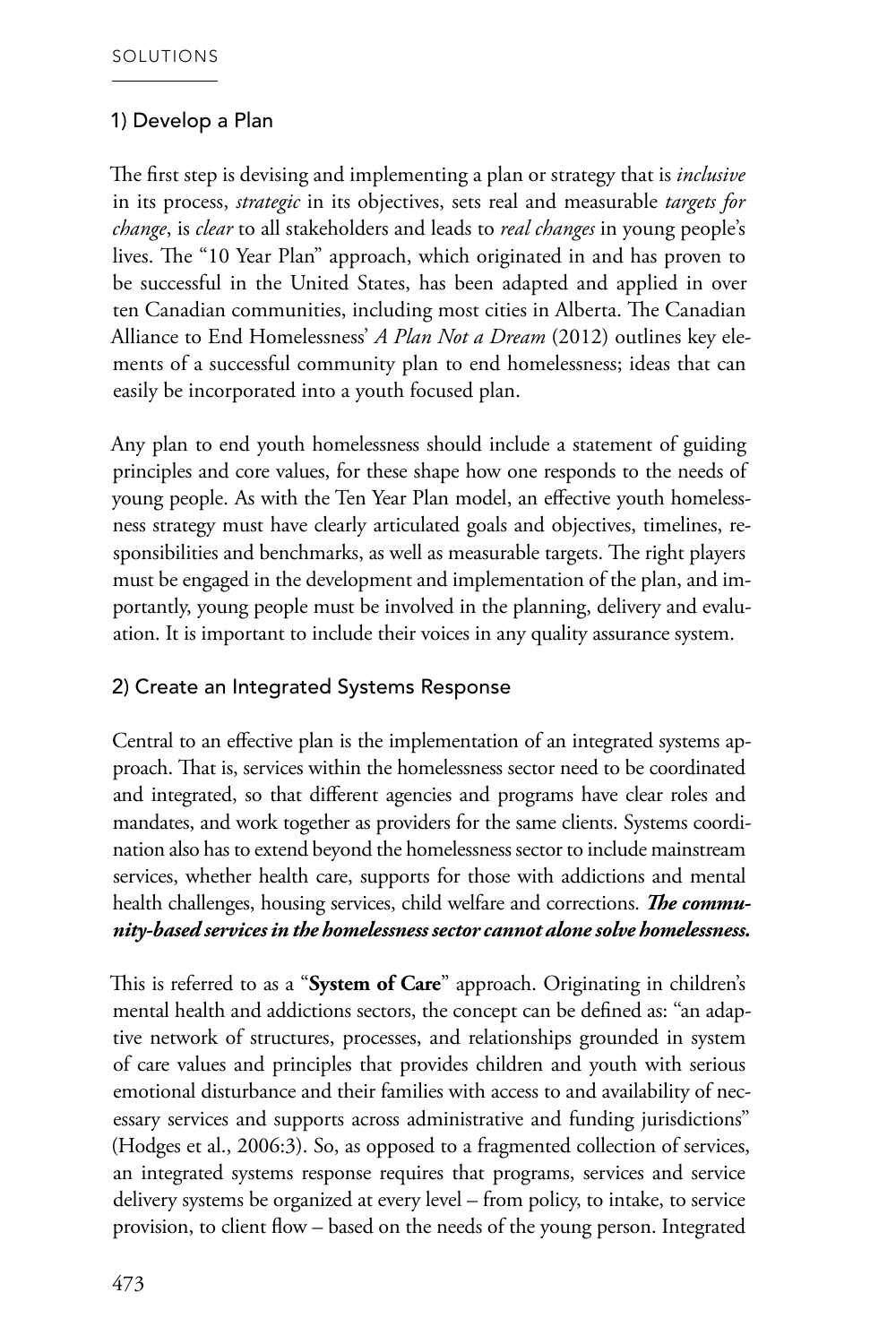that needs are met in a timely and respectful way. service models are typically client-focused and driven, and designed to ensure

#### 3) Facilitate Active, Strategic and Coordinated Engagement by All Levels of Government, and Interdepartmental Collaboration

In countries that are showing success, there is recognition that partnerships are key to ending homelessness. This requires that all levels of government (including Aboriginal governments) be at the table, and engaged in the strategic responses. And within government, interdepartmental collaboration and responsibility must be seen as part of the solution. Homelessness is a "fusion" policy issue, and must necessarily involve health, corrections and justice, housing, education and child welfare, for instance. Communities cannot necessarily address all of the factors involved (health and mental health, child protection, corrections, affordable housing supply, etc.) without the direct engagement of higher levels of government. Finally, it is essential that governments create a policy and funding framework that allows for such change. A great plan means nothing if adequate resources are not made available, and if funding practices do not support and enable change.

#### 4) Adopt a Youth Development Orientation

The needs of young people who become homeless are substantially different from those of adults (see the introduction to this book). Street youth, unlike homeless adults, leave homes defined by relationships (both social and economic) in which they were typically dependent upon adult caregivers. Becoming homeless then does not just mean a loss of housing, but rather it means leaving *home*; an interruption and potential rupture in social relations with parents and caregivers, family members, friends, neighbours and community.

For these reasons and others, an effective strategy to end youth homelessness must be distinct from the adult sector, and must focus on addressing the needs of adolescents and young adults. Homeless youth – especially those under the age of 18 – typically lack the experience and skills necessary to live independently. Just as importantly, many homeless youth will be in the midst of important physical, cognitive, psychological and emotional development. As such, we need to build youth homelessness strategies that prioritize healthy adolescent development, and shift the goal of the work from a transition to *independence*, to a successful transition to *adulthood* and *well-being*.

Finally, we need to take diversity into account, and acknowledge that the needs of young women are profoundly different from those of young men (Buccieri, this volume). Sexual and racial minorities face discrimination that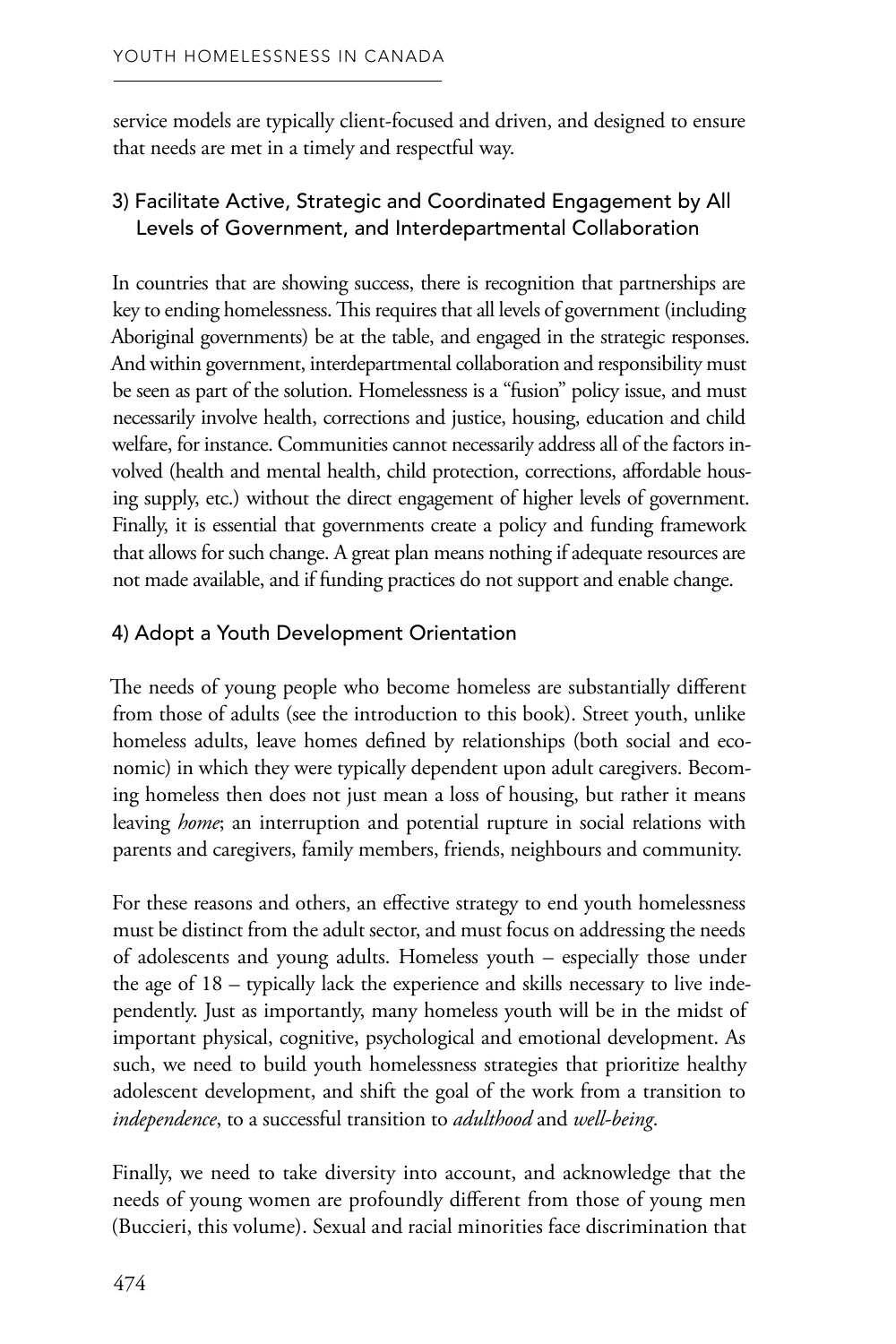mainstream youth do not (Abramovich, this volume; Springer, this volume). Young people from new immigrant and Aboriginal communities face special challenges (Baskin, this volume). A successful strategy must ensure that diverse needs are met. One size does not fit all.

#### 5) Incorporate Research, Data Gathering and Information Sharing

It should go without saying that research and evidence ought to influence any significant social or economic problem within our society. In communities that have the most successful response to homelessness, there is a growing respect for the role of research, evidence and data management. Research, such as that presented in this book, can impact on the solutions to homelessness by provid ing a deeper understanding of the problem, strong evidence for solutions, and promising practices from elsewhere that can be replicated and adapted locally.  $\ddot{\phantom{0}}$ 

Integrated data management systems are seen as essential to supporting sys tems approaches. [Homelessness Management Information Systems](http://www.hmis.info/default.aspx%3FAspxAutoDetectCookieSupport%3D1) (HMIS) have been developed for the homelessness sector and enable the coordination of services, tracking of clients and impact measurement of service delivery models. In Canada, a newly updated version of the [Homeless Individuals and](http://hifis.hrsdc.gc.ca/index-eng.shtml)  [Families Information System](http://hifis.hrsdc.gc.ca/index-eng.shtml) (HIFIS) is currently being rolled out, and has many of the same capabilities for supporting service integration. It is designed to "enhance services providers' ability to manage their operations and collect information about the population using shelters, such as: client bookings, pro vision of goods and services, housing placement, and case management and will be made available for free" (Government of Canada, 2013). **. .** 

#### Preventing Youth Homelessness: What Do We Know, What Can We Do?

Preventing youth homelessness means stopping young people from becoming homeless in the first place. While it is safe to say that many Canadians now understand that homelessness prevention is a good idea, it is often harder to pin down exactly what this means or what it looks like. Countries that have demonstrated greater success in addressing youth homelessness, such as the UK and Australia, invest heavily in prevention. This requires a coordinated and strategic systems approach that necessarily engages, includes and mandates action from mainstream systems and departments of government, as well as the homelessness sector. No solution to youth homelessness can or should depend only on the efforts of those in the homelessness sector.

The evolution and conceptual framing of prevention-based approaches are built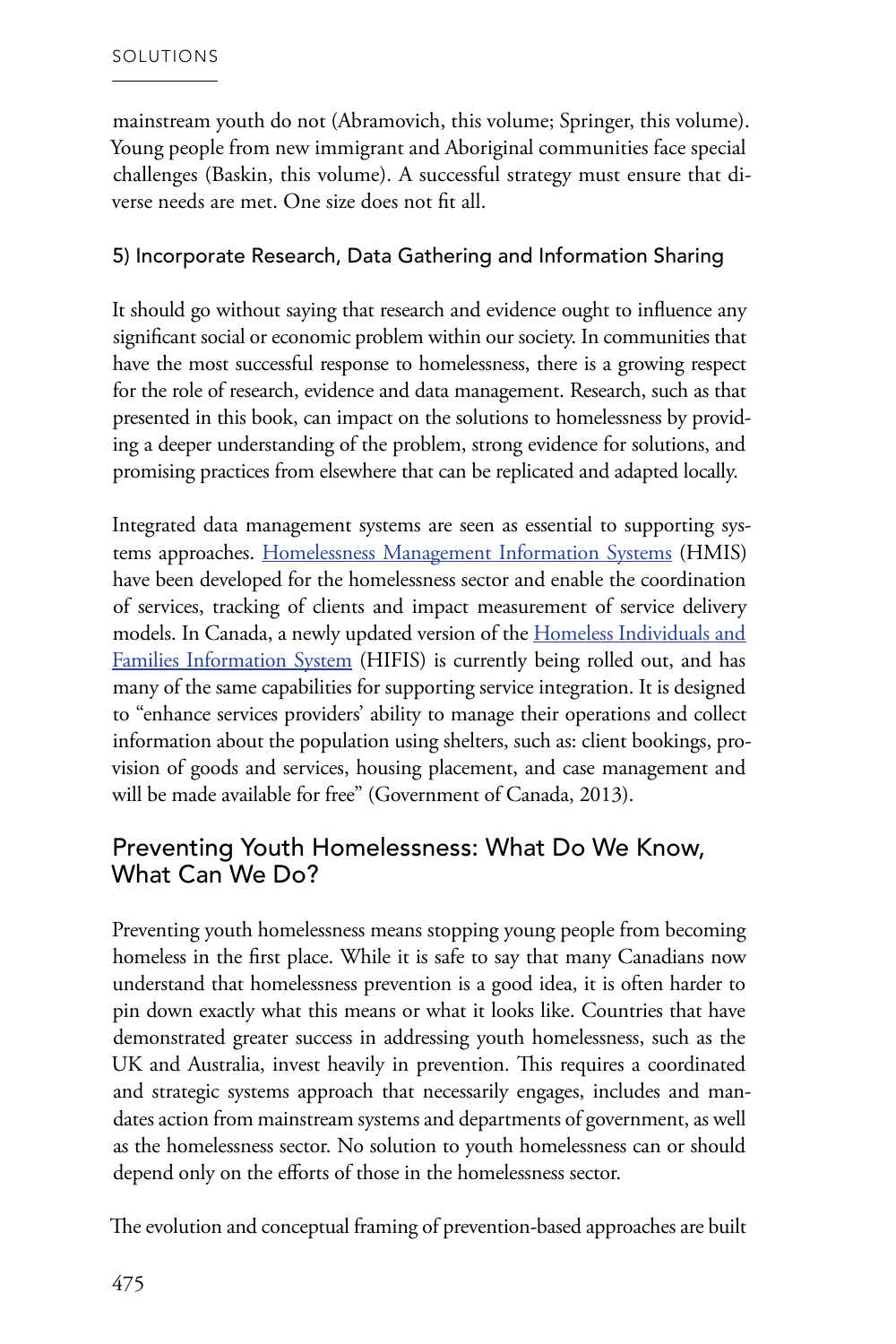upon experimentation, innovation and research, and have been underpinned by important legislative and policy shifts. In the UK, Hal Pawson has written extensively on the meaning of prevention and the roles and responsibilities of different sectors in implementing a successful strategy (Pawson, 2007; Pawson et al., 2006; 2007). Legislation such as the Homelessness Act (Parliament of the United Kingdom, 2002a) and the Children's Act (Parliament of the United Kingdom, 2004) has emphasized the need for a prevention focus. Evaluative studies of youth homelessness prevention programs, such as the Safe in the City program, have offered evidence-based insights into what works (Dickens & Woodfield, 2004). Quilgars' extensive research has added additional conceptual knowledge, as well as an evidence base that identifies and highlights program effectiveness (Quilgars et al., 2008; 2011). In Australia, MacKenzie and Chamberlain<sup>4</sup> (2004; 2006; National Youth Commission, 2008) have ar ticulated the importance of family connections and mediation, early intervention and the role of schools. The extensive program development and evaluation of Australia's Reconnect program (to be discussed in greater detail below) has also contributed to understanding youth homelessness prevention and the role of schools (Evans & Shaver, 2001; Ryan & Beauchamp, 2003). In the US, Culhane et al., (2010) have written a seminal document for the United States Interagency Council on Homelessness outlining the meaning of homelessness prevention, as well as the challenges to program implementation and outcomes measurement. These resources are influential in shaping strategic responses, and point the way towards a preventive approach to youth homelessness in Canada.

The framework presented here focuses on three interconnected domains related to youth homelessness prevention: *primary prevention*, *systems prevention*, and *early intervention*. As will be seen, prevention necessarily involves addressing the personal and structural factors that contribute to a young person's homelessness.



Diagram 1: A Framework for Preventing Youth Homelessness

 4. McKenzie and Chamberlain helped direct the National Commission on youth homelessness.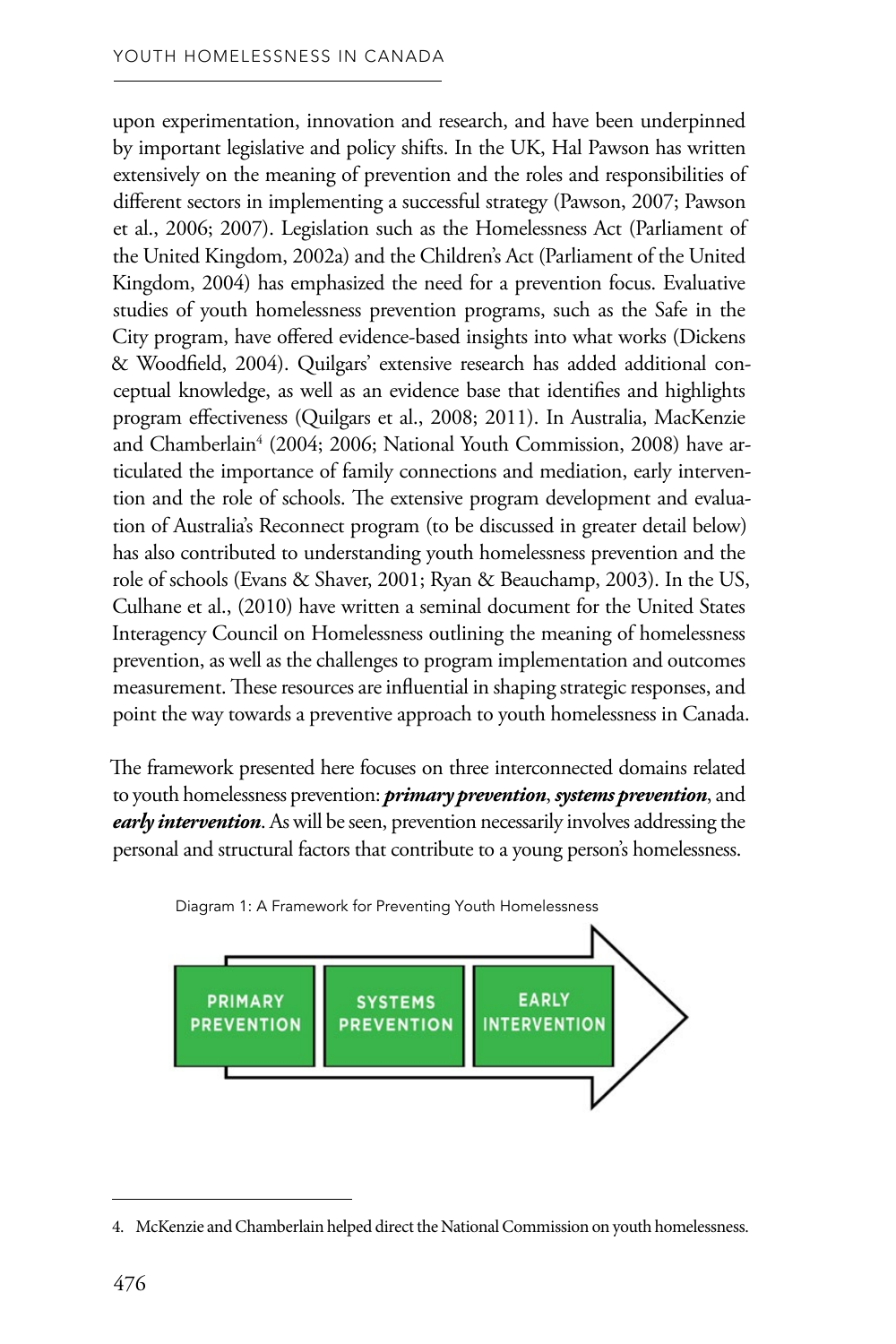#### I) Primary Prevention

It is commonly understood that it is preferable to prevent any social or health problem from occurring than it is to reverse it after it has occurred. The goal of primary prevention is to address the root causes of homelessness and protect individuals and families well before there is a high risk of becoming homeless. The main responsibility for the primary prevention of youth homelessness lies well outside the homelessness sector, and includes those institutions and sectors that can potentially have a significant impact on the lives of children, youth and families.

Youth homelessness prevention addresses the structural factors that contribute to youth and family homelessness, including poverty, lack of affordable housing, racism (Baskin, this volume; Springer, this volume), homophobia (Abramovich, this volume) and other forms of discrimination, lack of educational engagement and achievement and addictions and mental health issues within the household.

A preventive strategy should enhance **protective factors** and **resilience** for young people. Protective factors include individual qualities and personality traits that help someone persevere in the face of stress, traumatic events or other problems (Smokowski et al., 1999; Crosnoe et al., 2002; Bender, 2007; Gilligan, 2000; Ungar, 2004). Protective factors help reduce or mitigate risk, and ultimately contribute to health and well-being and may include decision-making and planning skills, as well as higher levels of self-esteem (Lightfoot et al., 2011), positive family and peer relations, engagement in school and other meaningful activities, and lower levels of drug use or criminal involvement (Thompson, 2005). Protective factors can contribute to and enhance resilience, which

*is the likely outcome of a child's both having qualities that are inherently protective (e.g. intelligence and positive coping skills) and having access to resources and networks of support that promote and help maintain a process of healing and psychological wellness.* (Herrenkohl, 2008:94).

Prevention strategies that involve families, schools and communities, enhance protective factors in youth by building problem solving skills, supporting engagement in meaningful activities, strengthening educational and community engagement, and reducing family conflict.

#### **The Role of Families**

It should go without saying that family does matter in the transition process from youth to adulthood. However, since histories of family conflict and/or abuse are so prevalent amongst street youth, the sector often ignores family as part of the solution to youth homelessness (Winland et al., 2011; Winland, this volume). In fact,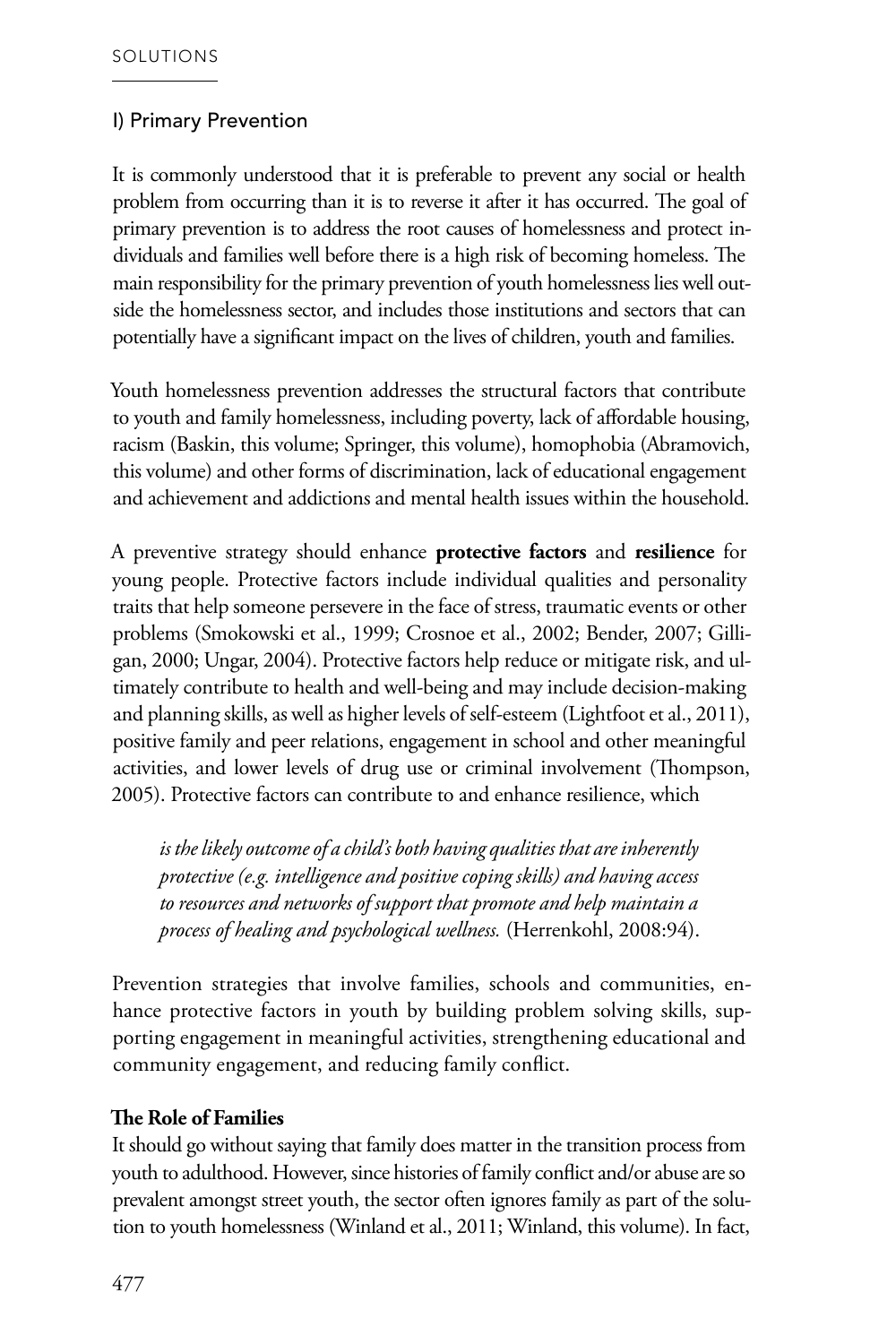many services operate on the assumption that young people need to be protected – and isolated – from their families. Families are framed as 'part of the past', rather than as resources that young people can and should draw on as they move forward.

Youth homelessness prevention must necessarily focus on the harms that undermine families and healthy childhood and adolescent development and encourage proactive work with families in order to address the factors that lead to conflict, and more seriously, abuse. While those who are 'chronically disconnected' may have few familial resources to draw on, it can be argued that for the majority of youth there is an opportunity to draw non-abusive family members in as part of the solution.

#### **The Role of Schools**

Virtually every young person who becomes homeless was once in school. Moreover, educators are often the first adults outside of the family to suspect and/or become aware of underlying problems that may lead to youth homelessness. Whether this means bullying, educational disengagement, signs of abuse, trauma and/or family conflict, teachers are often able to identify young people at risk. The problems begin when teachers lack the knowledge base, resources or supports to intervene.

The prevention strategies that address youth homelessness in Australia and the UK recognize the central role that schools play in young people's lives. In communities across both countries, a number of programs and resources that are delivered by non-profit organizations in schools and community centers receive government support. In Australia, the government funded Reconnect Program delivers education and prevention services to young people in schools (more on this later). In the UK, community-based organi zations develop and implement programs within a prevention framework that is supported and funded by the central government. Importantly, this prevention work begins in schools and targets youth *before* they turn 16. **.** 

Finally, there are preventive programs designed to provide information about homelessness, help people work through and identify risks (both students and teachers), and inform them of available supports if ever there is a crisis. The presence of agencies in schools also provides teachers with key points of contact when they suspect something is wrong. In their review of preventive strategies in the UK, Quilgars et al., (2008), argued that such programs provide a means to:

- increase young people's awareness of the 'harsh realities' of home lessness and dispel myths about the availability of social housing;  $\ddot{\phantom{0}}$
- challenge stereotypes about homeless people, particularly regard ing their culpability;  $\ddot{\phantom{0}}$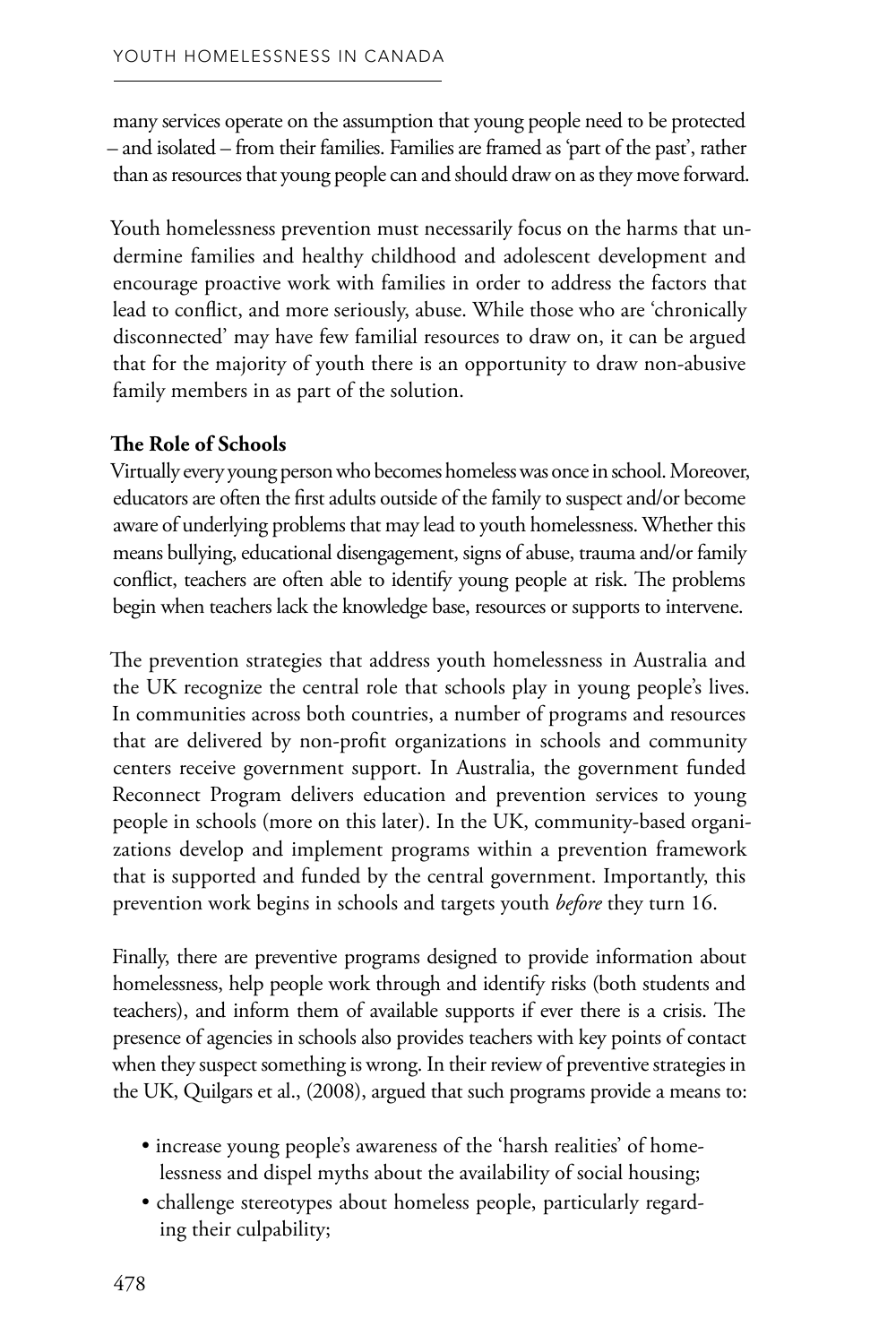- educate young people about the range of housing options available to them after leaving home and raise awareness of help available;
- emphasize young people's responsibilities with regard to housing;
- teach conflict resolution skills that may be applied within and beyond the home and school (Quilgars et al., 2008:68).

The **Homeless Hub** website offers a range of free resources for primary, in termediate and secondary teachers. This includes lesson plans across a num ber of subject areas, backgrounders, supplementary resources such as videos, and resources for students. It is worth considering how these resources might be used (and expanded) as part of a broader school-based prevention strategy. (<http://www.homelesshub.ca/Education/>) .<br>. .<br>.

#### II) Systems Prevention

Stopping the flow of young people from state care into homelessness should be part of any youth homelessness strategy. Many young people become homeless upon leaving the care of child protection services or when dis charged from corrections and/or mental health services, without adequate plans for housing and other supports. .<br>.

#### **Transitions from Child Protection**

Research consistently points to the high percentage of homeless youth who have had some involvement with child protection services, including foster care, group home placements or youth custodial centres (Baskin, this volume; Dworsky & Courtney, 2009; Gaetz & O'Grady, 2002; Gaetz, 2002; Gaetz, O'Grady & Buccieri, 2009; Karabanow, 2004; Karabanow & Naylor, this vol ume; Raising the Roof, 2008; Serge et al., 2002). For instance, in three sepa rate studies, the percentage of homeless youth who reported previous involve ment with foster care or group homes ranged from 41 to 43 percent (Gaetz & O'Grady, 2002; Gaetz, 2002; Gaetz, O'Grady & Buccieri, 2010).  $\ddot{\phantom{0}}$  $\ddot{\phantom{0}}$ j

It is both the experience of being in child protection, and the transition from pro tection to independence that account for many of these problems. Some young people choose to leave because of bad experiences and inadequate support in group homes or in foster care. Other youth simply 'age out'5 of the foster care sys tem and are left to fend for themselves, lacking necessary resources and family sup port. Many leave care with underdeveloped independent living skills, inadequate .<br>. .<br>. .<br>.

<sup>5.</sup> In Canada, child protection legislation is a provincial responsibility, and there are significant jurisdictional differences meaning that the actual age at which the State remains responsible for young people in care varies from province to province. In Ontario, for instance, young people 'age out' at 18, but can also voluntarily withdraw from care at 16.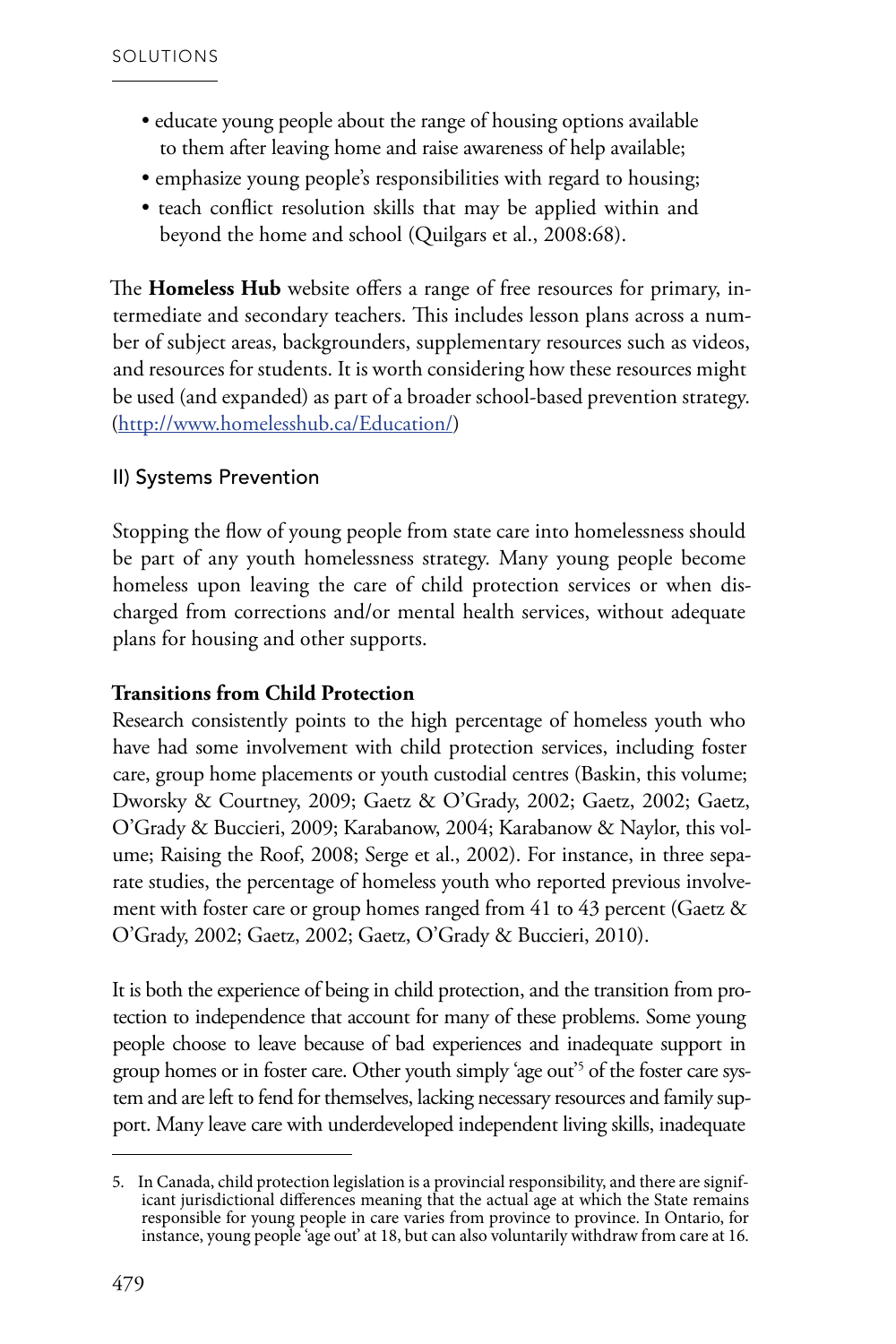education, lower levels of physical and emotional well-being and lack of supports and resources that we know young people rely on when moving into adulthood (Courtney et al., 2001). Difficult transitions from care often result in a range of negative outcomes, including, lack of educational engagement and achievement, involvement in corrections, lack of skills and potentially, a life of poverty.

As Nichols addresses in this volume, ineffective discharge planning and supports, as well as a lack of institutional coordination means that many young people leaving care 'slip through the cracks', and fall into homelessness (Nichols, this volume). It is also true that in many jurisdictions, child protection legislation has not kept pace with the social and economic changes that make it much more difficult for young people to live independently at an early age. Child protection services that cut off support for young people at the age of 18 or even 21 leave young people in jeopardy and at risk of homelessness.

In Canada, child protection is a provincial responsibility, with legislation and practice varying from province to province. Indeed many provinces continually update their legislation. The recent Blueprint for Fundamental Change to Ontario's Child Welfare System outlines a number of key recommendations by former crown wards for updating provincial legislation (Youth Leaving Care Working Group, 2013). Irwin Elman, director of the Office for the Provincial Advocate for Children and Youth, argues that effective reforms, including extending the age of child welfare support to 25, would cost about 26 million dollars, but see a savings of 132 million dollars over 40 years (Monsebratten, 2013).

#### **Leaving Corrections**

We know from extensive research that young people who are homeless are on average more criminally involved than domiciled youth (Baron, this volume; Hagan & McCarthy, 1997; Tanner & Wortley, 2002), and at the same time, receive much more police attention regardless of their criminal involvement (O'Grady et al., 2011; this volume). Many become involved with the criminal justice system, either as juvenile offenders or as adults. A growing body of Canadian research focuses on the bidirectional relationship between homelessness and prison (Gaetz & O'Grady, 2006; 2009; Novac et al., 2006; 2007; Kellen et al., 2010), meaning that people who are homeless are more likely to become imprisoned, and are over-represented in the prison population. Additionally, because of the inadequacy of discharge planning and reintegration policies and practices, both for those who are convicted and those awaiting trial on remand, many ex-prisoners are discharged directly into homelessness.

While research shows that attention to discharge planning and support for reintegration to independent living for people leaving corrections has ben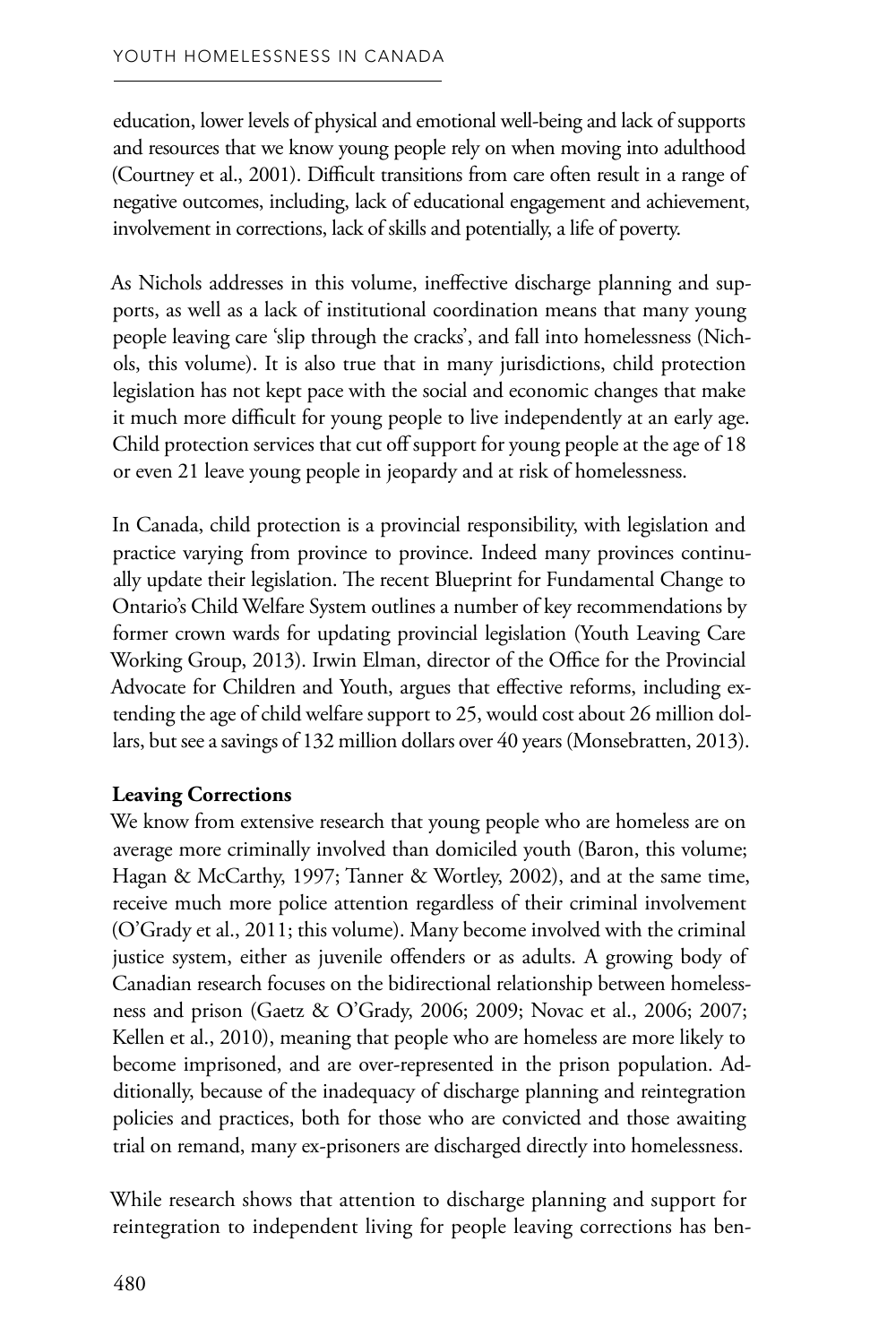efits in terms of reduced recidivism, increased public safety and reduced homelessness (Harrison, 2001; Visher & Travis, 2003; Petersilia, 2001a; b; Travis & Petersilia, 2001), the evidence often collides with 'get tough on crime' policies that achieve the opposite (this is particularly important in the Canadian context, where we are implementing policies that follow from the mistakes made in the United States from the 1970s to 1990s).

Ensuring access to safe, affordable housing for young people discharged from prison not only improves their life chances, but also builds better, safer communities, as recidivism rates decline. In other words, providing housing for released young offenders is both a housing and crime reduction issue. In Canada, Wood's Homes and the Calgary John Howard Society are piloting an innovative program for young offenders that incorporates a Housing First philosophy (Gaetz, 2013).

#### **Discharge Support from Hospital and Mental Health Facilities**

Those who work in the homelessness sector are well aware that individuals are often discharged from hospitals and mental health facilities into homelessness. There are two main consequences to this. First, the mental health and well-being of such individuals is likely to worsen, and second, staff in emergency shelters and day programs are not well equipped to provide necessary and appropriate supports for people in such situations. As Forchuk suggests, emergency shelters – even well run shelters – are "not appropriate places for recovery from mental illnesses" (Forchuk et al., 2006:301). Many of the problems we associate with shelters – lack of privacy, low resident/staff ratios, exposure to drugs and the sex trade, and in some cases overcrowding – can exacerbate problems for psychiatric survivors. Unfortunately this happens all too often. In their study of people discharged from psychiatric wards in London – a mid-sized Canadian city – they found that 167 of 1,588 (10.5%) individuals within a single year were discharged with no fixed address (Forchuk et al., 2006). Structural factors, including a trend towards shorter hospital stays, and a dramatic reduction in the availability of affordable housing in most Canadian cities, contribute to this situation.

Research from Canada and the United States suggests that reforms and interventions can dramatically reduce the risk of homelessness for those discharged from mental health facilities, with a resultant improvement in mental health and well-being (Forchuk et al., 2008; 2011; Herman et al., 2011; Kasprow & Rosenheck, 2007; Goldfinger et al., 1999; Susser et al., 1997). A randomized control trial by Herman et al., (2011) demonstrates that Critical Time Interventions (CTI) can: "prevent recurrent homelessness and other adverse outcomes following discharge in two ways: by strengthening the individual's long-term ties to services, family, and friends; and by providing emotional and practical support during the critical time of transition" (Herman et al., 2011:2).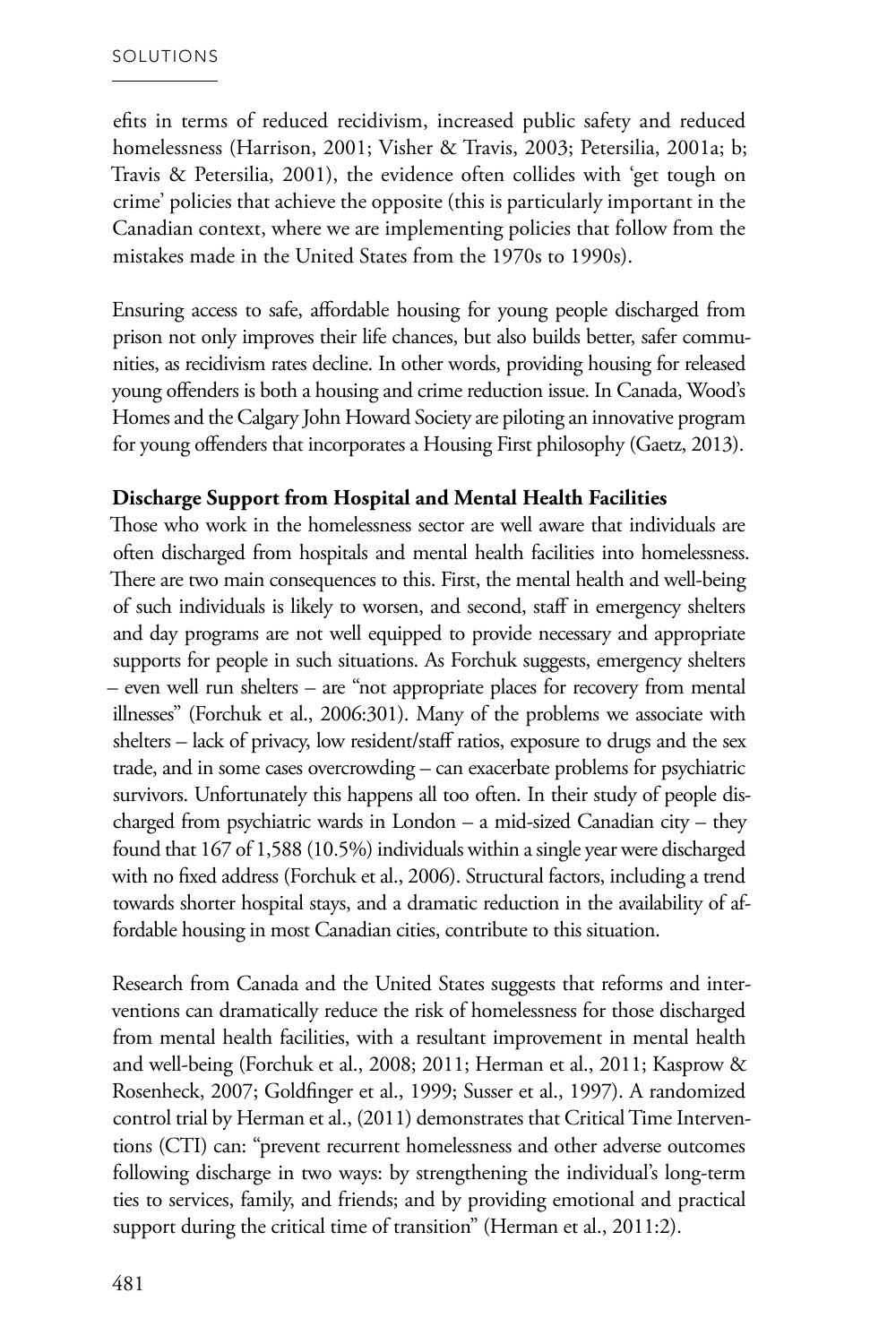In a London, Ontario pilot study, patients at risk of being discharged with 'no fixed address' were provided with a timely intervention (Forchuk et al., 2008; 2011), including: 1) assessment and immediate response to client need (it is argued that a determination of risk of homelessness should be made upon admittance); 2) goal planning and advocacy to coordinate supports; 3) assistance in finding affordable housing, 4) a streamlined process (including fast tracking) so that individuals could receive government benefits to pay for first and last month's rent.

#### III) Early Intervention

The importance of early intervention cannot be underestimated. This is true not only when considering discharge from institutional settings, but in other contexts, as well. Early intervention means **identifying and addressing the physical, emotional, material, interpersonal, social and educational needs of young people who are at imminent risk of, or who have just become homeless.** This is the point at which prevention and emergency services intersect, for early intervention strategies can take place before a youth becomes homeless (when one is at imminent risk) or immediately after. So, while some of these interventions will be delivered by emergency services, they are considered preventive in that the goal is to provide proper supports so that a person's experience of homelessness is as short as possible, and hopefully non-recurrent.

The goal of early intervention is to address the immediate risk of homelessness, provide young people and their families with necessary supports and importantly enhance resilience while reducing the potential for negative outcomes. For those who do indeed leave home, early intervention also means reducing the risk of protracted homelessness (more than a month).



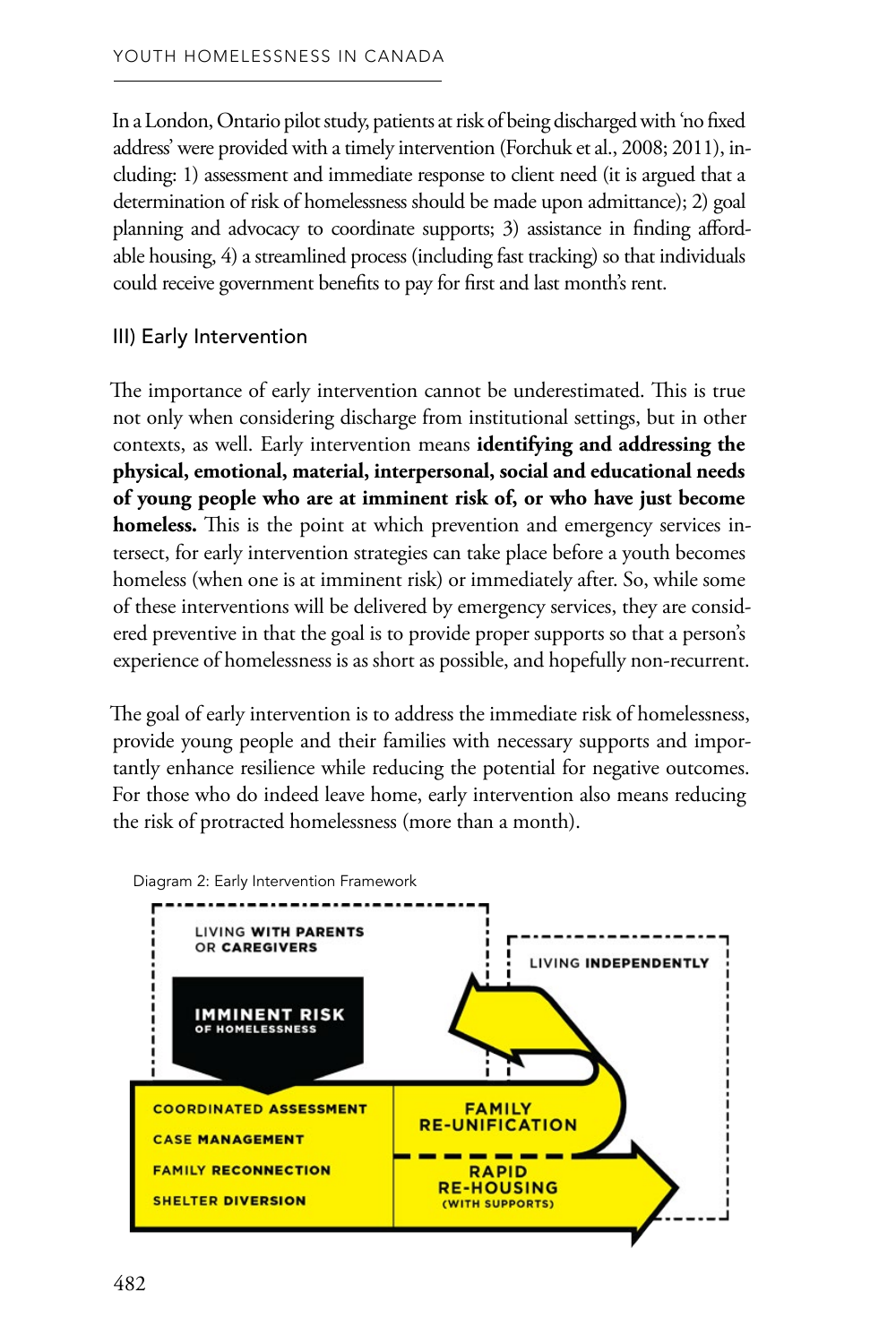Diagram 2 identifies four key and interrelated strategies of early intervention, including: Common Assessment, Case Management, Family Reconnection and Shelter Diversion. Together these interventions are designed to reconcile and support relationships so that young people can move home or in with other family members, and when this is not possible (for safety reasons), help them move into independent (and supported) accommodation in a safe and planned way. The goal is to intervene before a young person is forced to leave their community and find themself on the streets or in an emergency shelter. Once on the streets, a young person may be drawn into the street lifestyle, and become entrenched in their homelessness.

#### a) Coordinated Assessment

Coordinated Assessment (also known as Coordinated Intake, and Common Assessment in the UK) is key to delivering integrated and focused early interventions for young people at risk of homelessness. It is a standardized approach to assessing a young person's current situation, the acuity of their needs and the services they currently receive and may require in the future, and takes into account the background factors that contribute to risk and resilience, changes in acuity, and the role parents, caregivers, community and environmental factors play on the young person's development. The National Alliance to End Homelessness argues that coordinated assessment supports a more efficient and effective homelessness response by:

- Helping people move through the system faster (by reducing the amount of time people spend moving from program to program before finding the right match);
- Reducing new entries into homelessness (by consistently offering prevention and diversion resources upfront, reducing the number of people entering the system unnecessarily); and
- Improving data collection and quality and providing accurate information on what kind of assistance consumers need (NAEH, 2012).

The key to coordinated assessment is to employ it system-wide, having all agencies use the same assessment framework and instrument in order to standardize current practices and provide comprehensive and consistent client information. This can reduce duplication of assessments and enable effective case management, such that clients get timely access to the most appropriate services based on need. Common assessment also enables the pooling of information in order to facilitate systems coordination. Since the information is shared, this means that young people will not have to retell their story multiple times.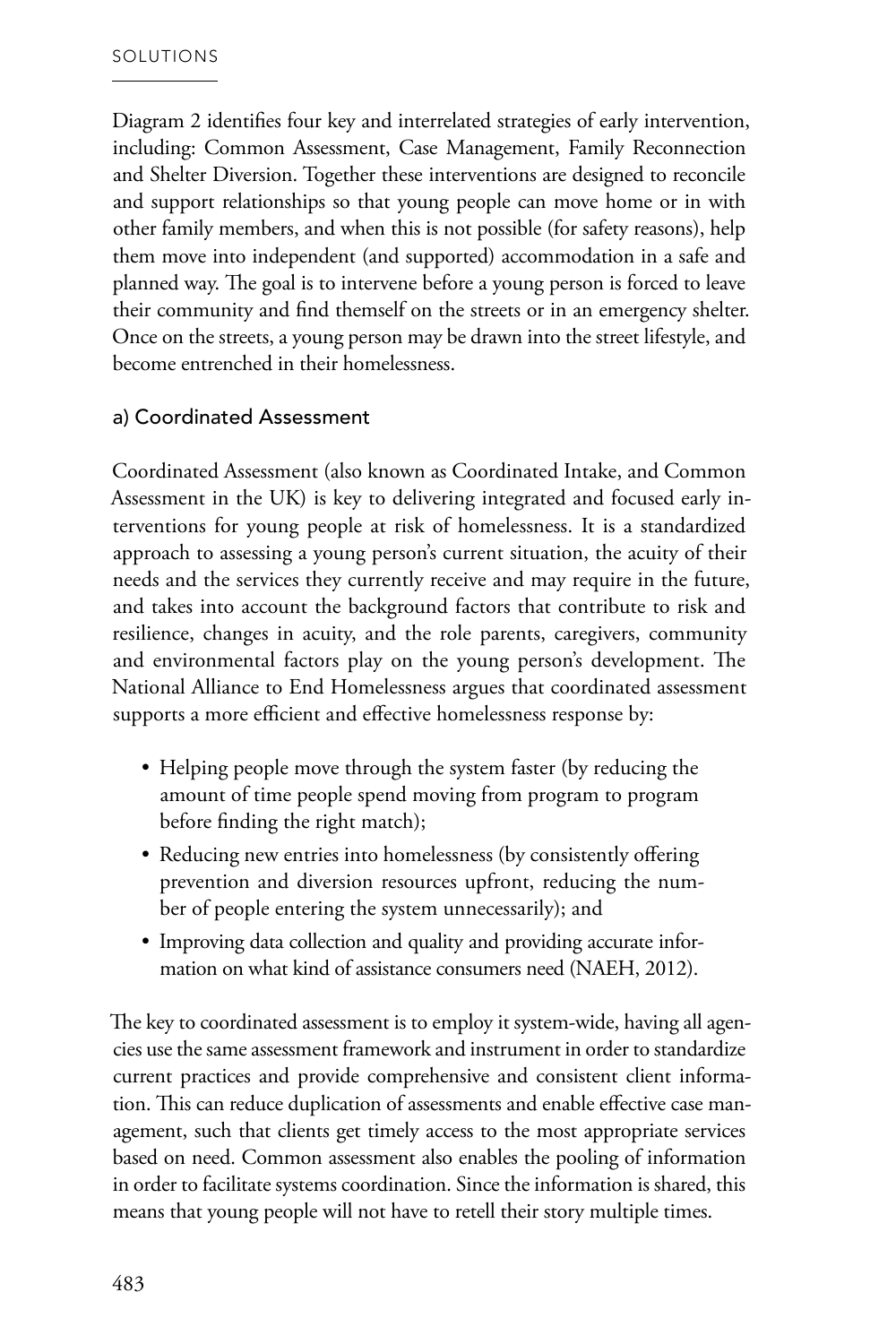Coordinated Assessment is often supported by some form of **centralized intake** or a single point of entry, which could be the first emergency shelter someone shows up at, a dedicated assessment facility, or through a dispersed model (Gardner et al., 2010). Given advances in technology, the basic principles of "Single Point Access" could be provided in a more decentralized fashion through web-based supports and/or a more diverse range of agencies and services. Such an approach would require a common assessment framework, a shared data management system and a communication and promotion strategy, and ideally would be made available through schools, community centers and other places frequented by young people.

There are available resources to support the development of coordinated assessments, both from the United States and the UK. The NAEH has developed a **[Coordinated Assessment toolkit](http://www.endhomelessness.org/library/entry/coordinated-assessment-toolkit)** to help communities plan for, implement, and evaluate a coordinated assessment system. The toolkit is designed to allow individual communities to modify and tailor the tool to fit their individual needs. In the United Kingdom there are also a number of resources to support the development and implementation of their **[Common Assessment Framework \(CAF\)](http://www.education.gov.uk/childrenandyoungpeople/strategy/integratedworking/caf)**.

#### b) Case Management

As part of an early intervention strategy, case management is a comprehensive and strategic form of service provision whereby a case worker assesses the needs of the client (and potentially their family) and, where appropriate, arranges, coordinates and advocates for delivery and access to a range of programs and services designed to meet the individual's needs. The National Case Management Network of Canada (NCMN) defines case management as a:

*[…] collaborative, client-driven process for the provision of quality health and support services through the effective and efficient use of resources. Case management supports the client's achievement of safe, realistic, and reasonable goals within a complex health, social, and fiscal environment*  (National Case Management Network of Canada, 2009:8).

A client-centered case management approach ensures that the young person has a major say in identifying goals and service needs, and that there is shared accountability. The goal of case management is to empower young people, promote an improved quality of life, reduce the risk of homelessness and/or help young people achieve housing stability by facilitating timely access to the necessary supports.

Case management is well established in social work and health care, and there are many different approaches and practices. Case management can be short term (as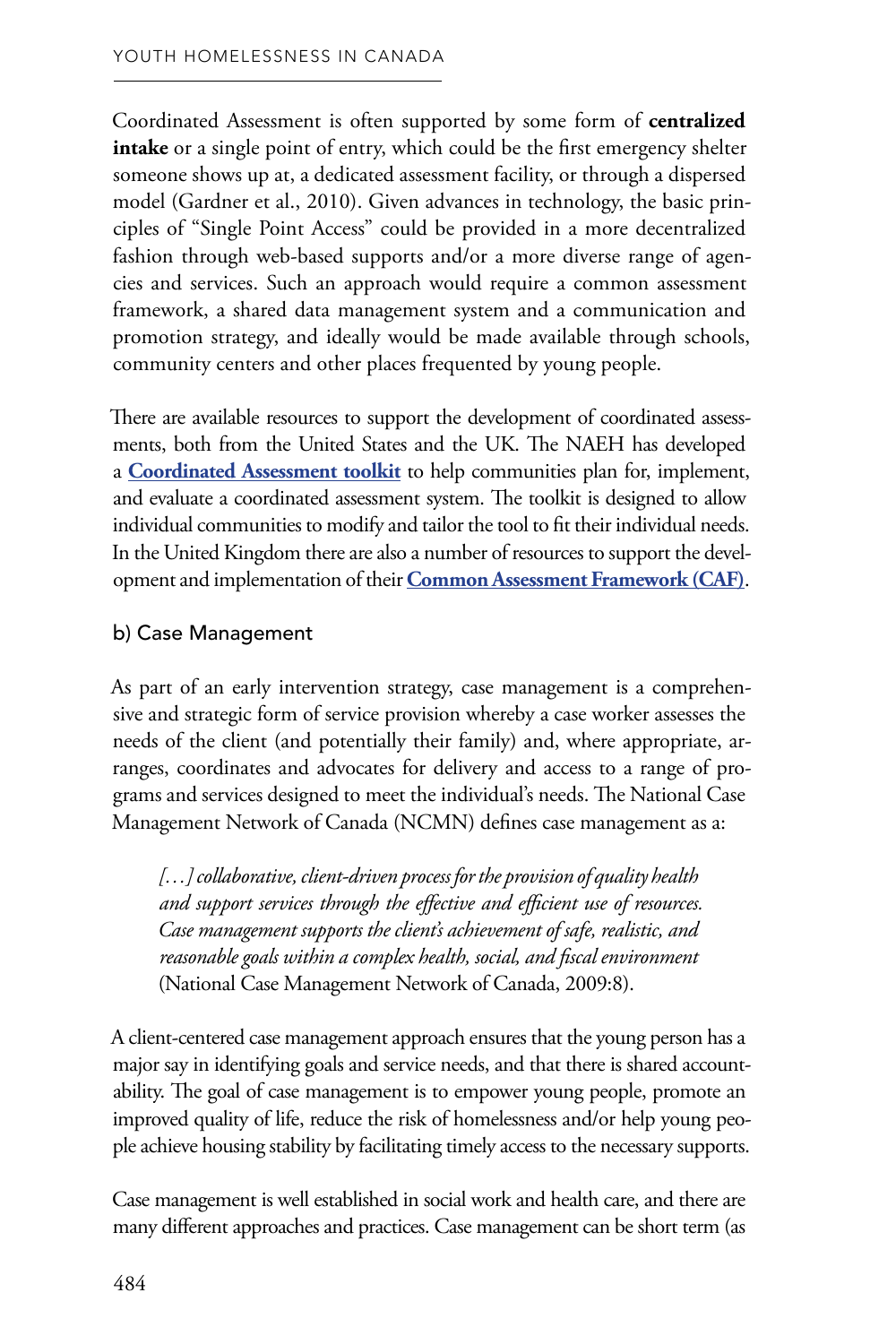in the Critical Time Intervention) or long term and ongoing, dependent upon an identified need for crisis intervention related to problematic transitions, or for sup ports around chronic conditions. Critical Time Intervention (CTI) models are key to early intervention practice in that they are designed to prevent recurrent home lessness and help people transition to independence (Baumgartner & Herman, 2012; Schutt et al., 2009; Herman & Mandiberg, 2010). This is achieved through: **.** ì

*strengthening the individual's long-term ties to services, family, and friends; and by providing emotional and practical support during the critical time of transition. An important aspect of CTI is that post-discharge services are delivered by workers who have established relationships with patients during their institutional stay* (Critical Time Intervention, 2009).

A case management approach, then, necessarily works best within a system of care approach, where links are made to necessary services and supports, based on identified client need. In reviewing case management as a key com ponent to ending homelessness, Milaney (2011a; b; 2012) identified it as a strengths-based *team* approach with six key dimensions: **.** 

- 1. Collaboration and cooperation a true team approach, involving sev eral people with different backgrounds, skills and areas of expertise;  $\ddot{\phantom{0}}$
- 2. Right matching of services person-centered and based on the complexity of need; .<br>.
- 3. Contextual case management interventions must appropriately take account of age, ability, culture, gender and sexual orientation. In addition, an understanding of broader structural factors and personal history (of violence, sexual abuse or assault, for instance) must underline strategies and mode of engagement.
- 4. The right kind of engagement building a strong relationship based on respectful encounters, openness, listening skills, non-judgmental attitudes and advocacy.
- 5. Coordinated and well-managed system integrating the intervention into the broader system of care, and
- 6. Evaluation for success the ongoing and consistent assessment of case managed supports.

#### c) Family Reconnection

The goal of family reconnection is to mobilize family relations as a 'natural' re source that can help prevent youth homelessness, rapidly rehouse those who be come homeless, and secure stable housing for youth who have been homeless over a long period of time. The underlying ethos of a 'family reconnection' approach is  $\ddot{\phantom{0}}$ ì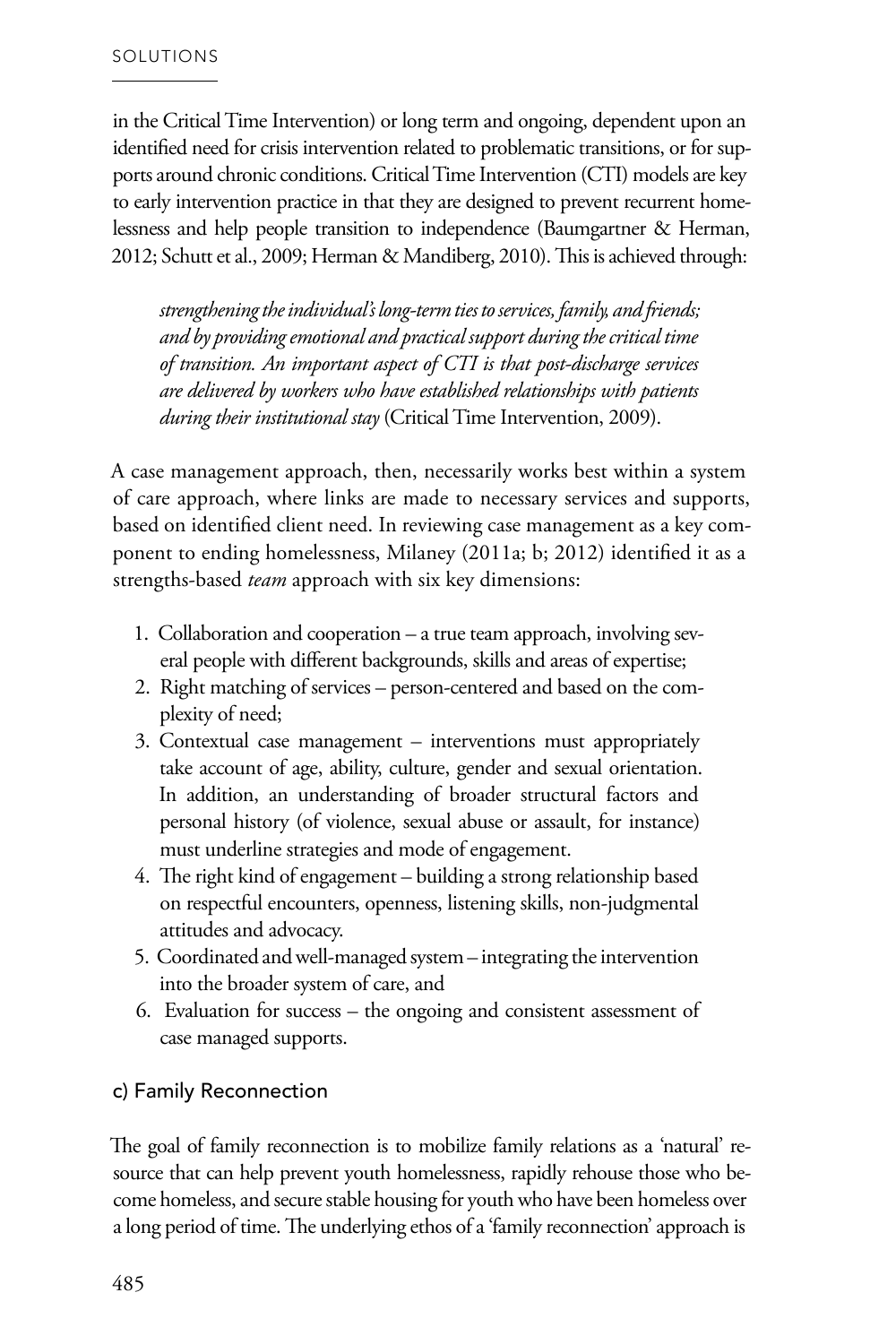that family is important to almost everyone and that by reconciling damaged relationships, family can play a role in helping street youth move forward with their lives. For the majority of young people who are homeless (those who are 'temporarily disconnected' or 'unstably connected'), this is a particularly important kind of intervention to consider as part of every case management plan.

Until recently, the possibility and potential of reconnecting with family has, unfortunately, rarely been prioritized in the Canadian response to youth homelessness, and in fact, has often been ignored (Winland et al., 2011; Winland, this volume). Emergency services tend to focus on providing refuge for young people, and helping them reach self-sufficiency and independence. This is perhaps not surprising, nor entirely unreasonable, given that so many homeless youth flee households characterized by physical, sexual and/or emotional abuse, and or the child protection system. In such a context, family is often seen as part of the young person's past<sup>6</sup>, and moving home may be neither desirable, nor possible.

While it is easy to dismiss the role of family in the lives of young people who have had difficult pasts, we need to be careful not to throw the baby out with the bathwater, so to speak. In reframing our understanding of the potential role of families in the lives of street youth, we need to consider that the families defined as problematic may themselves be complex and diverse in composition. So, while a young person may experience conflict (even violence) with one or more members of their family, there may potentially be important, supportive and/or redeemable relationships with other family members; individuals that can play an important role in a young person's transition to independence. It is also important to consider that relationships characterized by conflict are not always irreconcilable, and that many underlying conflicts can be addressed with the right supports and interventions. The point is that even when conflicts lead to young people leaving home, we should not forego the possibility that those conflictual relations can improve (Winland et al., 2011; Winland, this volume).

While there are very innovative and successful programs in Canada that focus on reconnecting homeless youth with their families (Kelowna, Calgary and Halifax, for instance), one of the best known is Eva's Family Reconnect program in Toronto, which assists young people aged 16-24. Eva's Family Reconnect offers individual and family support for youth in order to address and potentially resolve family conflict through individual and family counseling, referrals to other agencies and services, psychiatric assessments, psychological assessments for learning disabilities, as well as accompaniment and advocacy (Winland et al., 2011). This

<sup>6.</sup>  In implementing any family reconnection strategy the ultimate guiding principle is necessarily the protection and safety of the young person.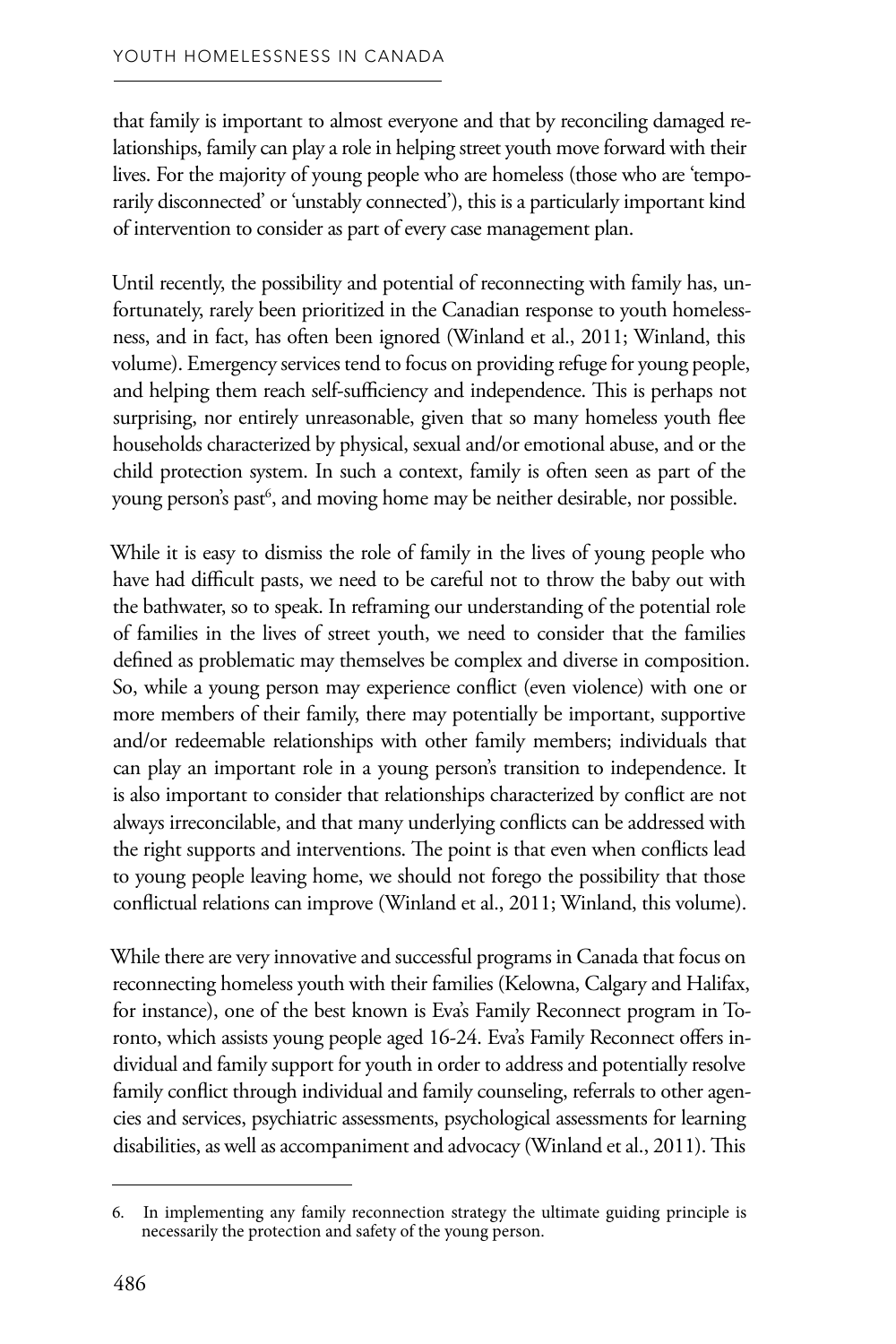orientation towards family connection has been adapted and integrated across all eight Boys and Girls Club of Calgary programs for homeless youth.

The effectiveness and underlying logic of program-based family mediation and reconnection models suggests that a more ambitious application of the basic tenets of the program is possible when implemented more broadly at a 'systems level'. That is, in contrast to developing an agency-based program or response, it is possible to approach the issue from a more integrated early intervention system approach that includes common assessment, centralized intake and case management, and in doing so brings together a range of services and approaches that work across the street youth sector, and ideally, engage with programs, services and institutions 'upstream' (that is, before the young person becomes homeless). No young person should access emergency shelters and supports without undergoing an assessment to determine the potential for family reunification.

Scaling up family reunification programming can thus be seen as a key preventive approach to youth homelessness. There are several key features to an integrated, systems level approach to family reconnection.

- Systems level approaches require strong institutional support by all levels of government, ensuring that family reconnection programming is widely available across jurisdictions. In other words, young people should have access to such interventions wherever they live.
- Programming requires systems-based cross-sectoral collaboration between child protection services, the education system, the mental health sector, housing, settlement and corrections, for instance.
- A prevention and early intervention model requires an integrated jurisdictional approach with strong communication links, so that appropriate and timely interventions can take place.
- Finally, an intervention program such as family reconnect must be widely available – and in some ways targeted – to young people who are *under* the age of 16.

In both Australia and the UK, family reconnection is not simply a program model, but more significantly is seen as a philosophy underlying their response to youth homelessness. The key here is that family intervention is built in to their integrated systems approaches, and in the case of Australia, has been scaled as a national program. Both of these examples point to the possibility of moving beyond a program based model, to an integrated systems approach in Canada<sup>7</sup>.

<sup>7.</sup> For more detailed accounts of these program approaches, refer to Winland et al., 2011:62-72, and Gaetz, 2013.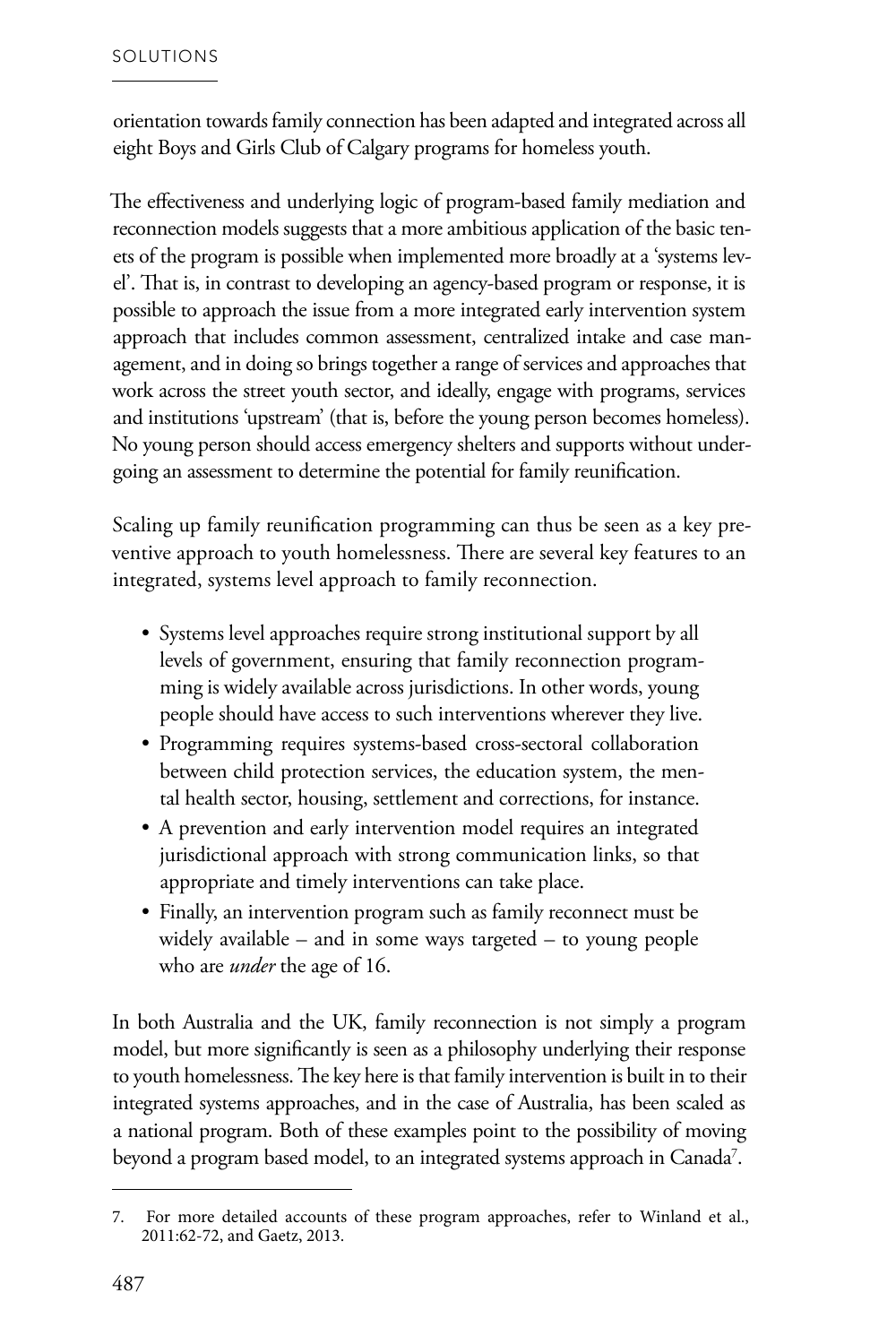In Australia, the goal of the ["Reconnect Program"](http://www.fahcsia.gov.au/our-responsibilities/housing-support/programs-services/homelessness/reconnect) is to work in schools with young people between the ages of 12-18 who are identified as 'at risk' of homelessness and help them to stabilize their living situation, and "improve their level of engagement with family, work, education and training in their local community" (Australian Government, 2013). The program is a classic example of a systems level approach to early intervention, in that it is widely available across the country, and works across institutional jurisdictions to provide young people who become – or are at risk of becoming – homeless with the supports they need to stay at home, or find alternative supportive living arrangements. There are over 100 reconnect programs, and some specialize in services for sub-populations, such as Aboriginal youth, refugees and new immigrants, and lesbian, gay and bisexual youth. While funded by the central government, these programs nevertheless operate through a network of community based early intervention services that share the goal of helping youth stabilize their current living situations, as well as improve their level of engagement and attachments within their community (Australian Government, 2009).

In the United Kingdom, family reconnection is a feature of their strategic and integrated approach to youth homelessness and is based on the philosophy that for most youth life chances generally improve the longer they stay with their families, and the more 'planned' their transition is to living independently.

*Key elements of 'what works' include flexible and client-centered provision, close liaison with key agencies, and building in support from other agencies when necessary. The need for timely intervention was also highlighted, as was the need for active promotion of the availability of the service and early contact with clients on referral* (Pawson et al., 2007:14).

Reflecting the 'partnership' approach of the UK strategy, local governments are expected to develop interventions that are delivered in collaboration with key partners including Children's Services, the youth service and not-for-profit sectors, and importantly, schools. This collaborative, cross-sectoral approach is seen as necessary in supporting young people and their families and to prevent homelessness. Most of these programs operate on a referral basis, and common elements of such programs include optional family mediation, parenting support and housing options counseling. While the goal is to resolve family disputes, there is also recognition of the necessity of finding suitable accommodation for young people who are leaving home and who do not intend to, or cannot return.

The family-based prevention programs in the UK have also been evaluated. A cost-benefit analysis by DePaul UK projected that an investment in prevention-based early intervention strategies would save on average £9,493 (\$14,838 CAD) per youth (Insley, 2011a).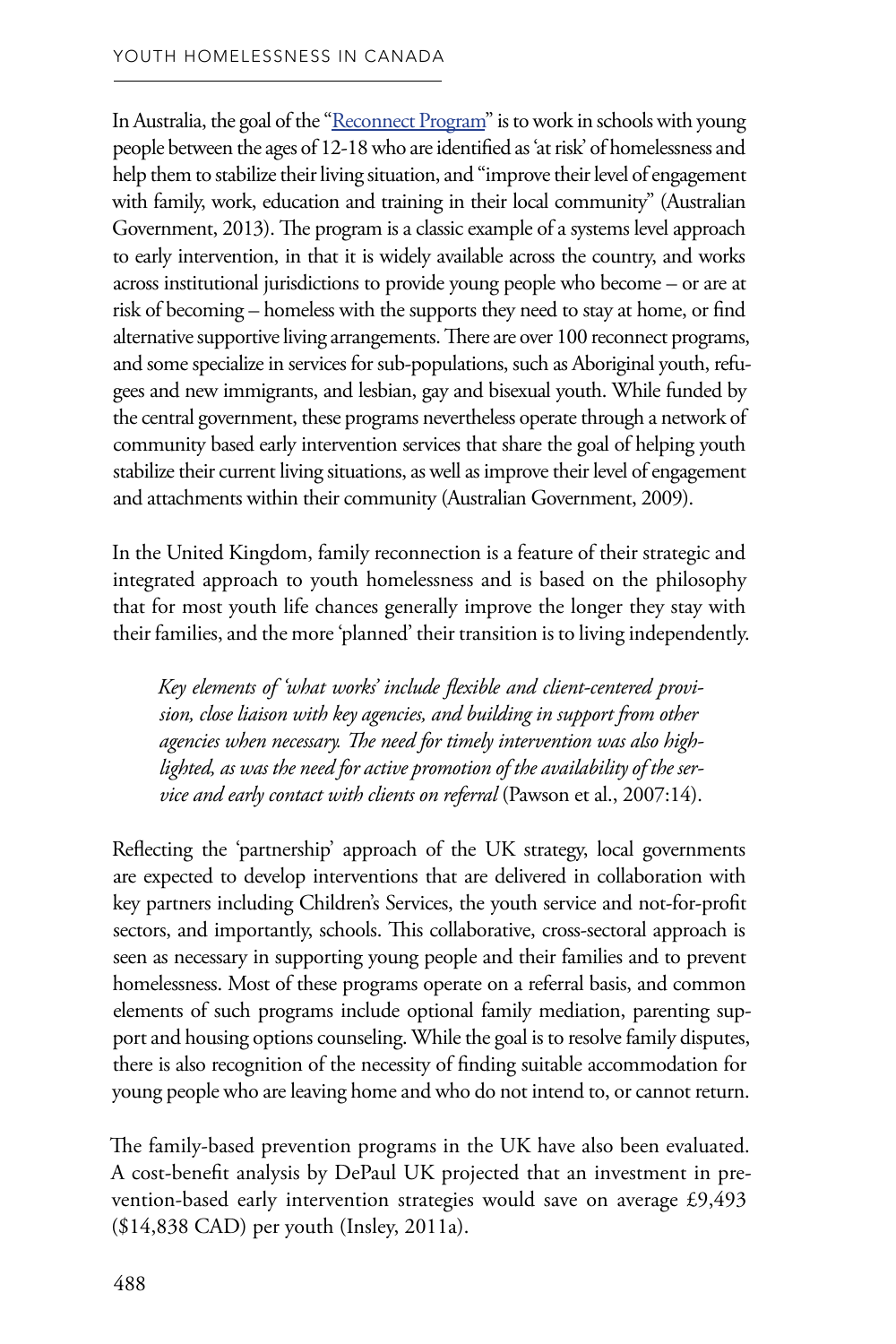#### d) Shelter Diversion

Shelter diversion refers to the provision of alternative temporary housing options, supports and interventions designed to reduce the likelihood that young people who become homeless will have to leave their communities and/or rely on emergency shelters. There are compelling reasons to consider strategies that help young people avoid this seeming eventuality. Because most small communities lack emergency shelters, moving to one often means not only leaving home, but leaving – and losing – one's community. This invariably has a negative impact on an individual's social capital, in that the natural resources and supports (family, friends, teachers and other adults) that might help someone move forward and avoid longer term homelessness become strained and weakened. A second thing to consider is that most emergency shelters for youth bring together a mix of young people, some who are new to the streets and some who have been on the streets for years and have very complex challenges relating to mental health, addictions, criminal involvement, etc. The challenges for shelter staff are considerable, and reducing exposure of young people who are new to the streets to crime, sexual exploitation, violence and addictions can be a difficult challenge. There is every reason to want to help young people avoid becoming mired in street youth culture. Third, because many young people who use shelters are fleeing difficult, conflictual and potentially traumatic situations, life in an emergency shelter may be experienced by some as 'freedom' and a relief. Without adequate support to address the underlying issues that created the crisis, or help moving into housing with appropriate supports, it is all too easy for young people to become stuck in the street youth lifestyle, surrounded by other youth who may offer companionship and support, but who have week capacity to really help them move forward with their lives.

The underlying goal of shelter diversion, then, is to help young people stabilize their lives and prevent longer term homelessness. This is best done by providing young people with locally-based supports, drawing on the resources that exist in the community, and by giving young people temporary housing options (with extended family, friends, religious institutions, etc.), thus allowing time to work through the problems that led to homelessness, ideally with case management support.

A program model for shelter diversion should integrate other elements of early intervention, including common assessment, case management and family reconnection. Again, as part of a 'system of care', there should be an effort to develop the program drawing on mainstream supports in the education and health care systems, for instance. We need to do what we can to keep young people in their communities and close to home (if it is safe to do so) where they can draw on their natural supports.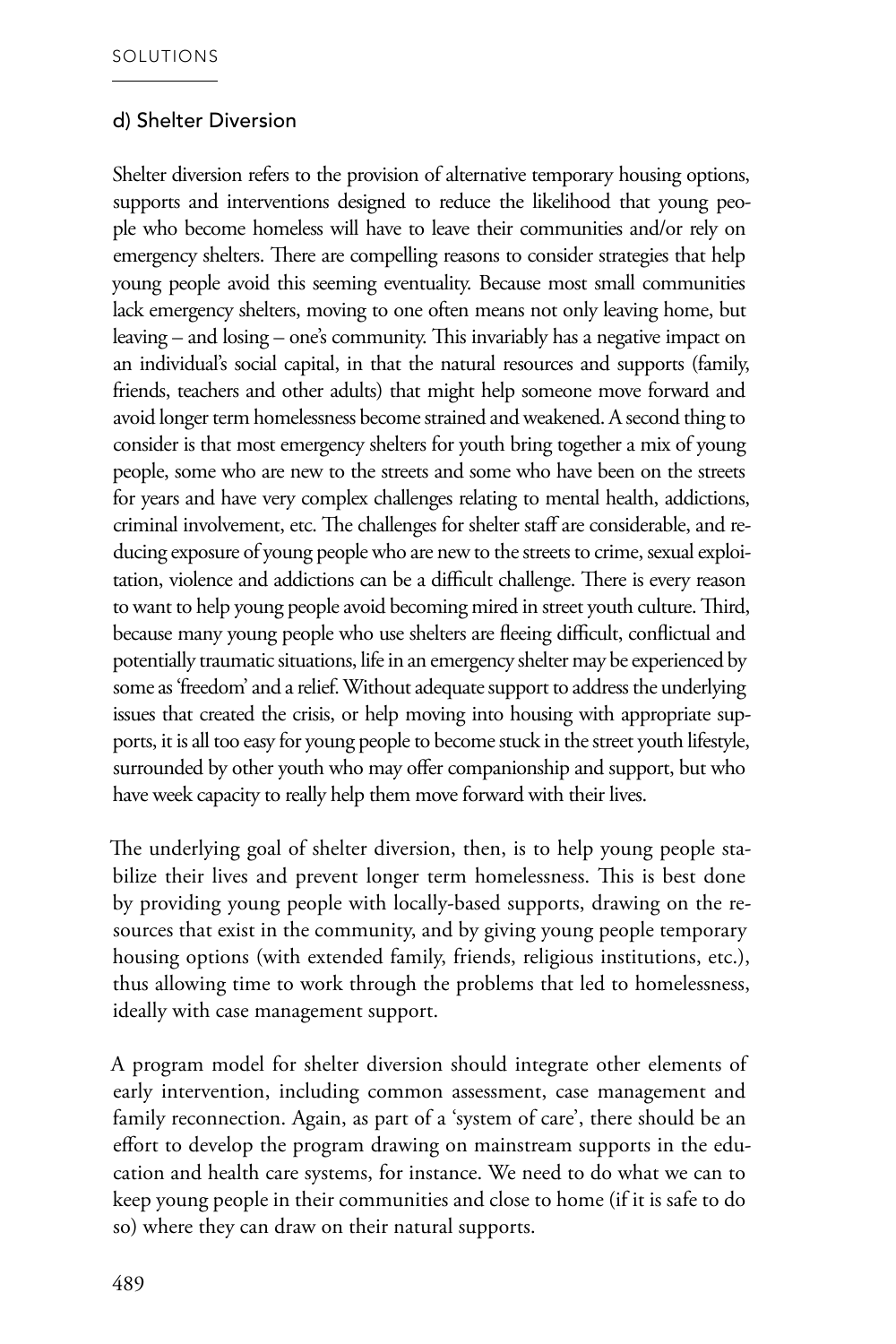An effective model of shelter diversion that could be adapted more broadly in Canada is referred to as *respite accommodation*. The goal of respite housing, which is well established in the UK (sometimes referred to as 'Time Out' housing) and is becoming more popular in the United States through Host Home programs, is to provide young people with temporary, short term accommodation with lots of supports. It is considered particularly appropriate for young people under the age of 18, is intended as an alternative to the youth shelter system, gives young people a break from their family, or temporary shelter while looking for a place to stay, and also helps young people avoid getting caught up in street youth culture. The actual service delivery model and approach to accommodation can take different forms – it can involve small, purpose built facilities (similar in some ways to shelters), but more often, young people will be placed in households that have a spare room.

In North America, **Host Home** programs have been implemented in many jurisdictions. The State of Minnesota has developed Host Home programs in many areas of the state and significantly, in the Twin Cities they have a program targeting LGBTQ youth. It is a particularly effective model in rural areas – especially those that lack emergency shelters because it allows young people to remain in their community (Baker Collins, this volume).

The development of respite housing stems from the knowledge that young people sometimes become homeless because unresolved family conflict can erupt into a crisis. Temperatures rise, angry words are said, and parents ask the young person to leave or conversely, the youth makes the decision to leave home. In such cases (and in particular where there may be family conflict, but no history of physical, sexual or emotional abuse) a 'time out' space is needed, where young people and their families can work on repairing relations so that the youth can return home, or conversely, provides them with accommodation while they work out longer term housing support. Respite accommodation, then, is designed to provide:

*safe, high quality accommodation for a short period of time to give them and their families a 'breather', and provide a supportive environment for all parties to rebuild their emotional resilience and renegotiate relationships* (Quilgars et al., 2011:8)*.* 

Nightstop is a good example of an effective respite housing program, in the UK. Depaul UK operates 40 Nightstop services, working with over 500 volunteer hosts. Young people aged 16-25 are able to stay with an adult or family for up to twenty-one days.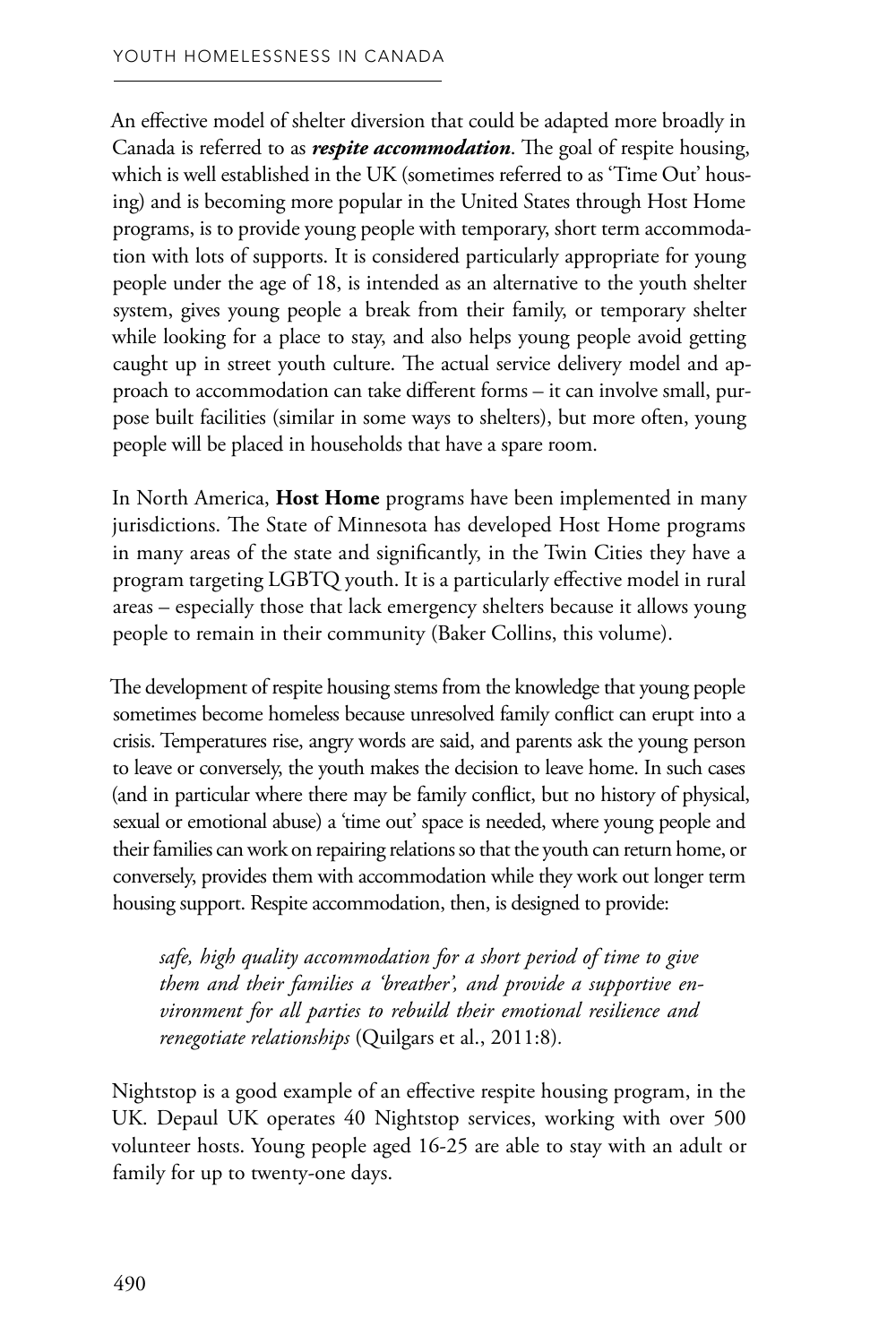*Nightstop provides an opportunity for a young person who is homeless to stay with a volunteer, in their home, whilst family reconciliation work is undertaken and/or more settled accommodation secured. Young people are given their own room, a toiletry pack and can have their clothes washed if needed. They are also given an evening meal and breakfast. They are normally asked to vacate the host's property during the day; at what time is a decision for the individual hosts* (Insley, 2011b:7).

An evaluation of the housing outcomes revealed that after staying at Nightstop, 21% of the youth returned to their families, 36% moved into supported housing, 14% obtained private accommodation, 11% moved into social housing, and 14% moved in with a friend (Insley, 2011b).

An interesting shelter diversion program in Canada that brings together many of the elements of prevention discussed here is the Youth Reconnect program, located in the Niagara region of Southern Ontario. The goal is to help young people stay in their communities, and prevent them from eventually migrating to larger cities, by which time their exposure to a range of risks, including addictions, hunger, crime (Gaetz et al., 2010) and sexual exploitation, make moving on with their lives that much more difficult. "The initiative helps clients' access resources and increases their self-sufficiency, by assisting adolescents to maintain school attendance, secure housing and develop a social safety net in their home community" (RAFT, 2012:1).

The program targets young people between the ages of 16 and 19, who are referred by high schools, community partners, social service agencies and police services. The young person is then met by a reconnect worker to assess their needs and develop a community-based plan of action designed to draw on local supports, enhance protective factors, reduce risk and stay in school.

*By creating a localized support network and keeping youth within their home communities, the youth reconnect initiative is able to help youth remain connected to their communities, with the support they need, instead of forcing youth to relocate to a larger urban area, where they are more susceptible to engaging in high risk behaviours* (RAFT, 2012:2).

### For Those Who Cannot Return Home…

When young people leave home and moving back is not an option, the ultimate goal should be to support their to move into more permanent accommodation in a safe and planned way. This must be done with recognition that the needs of young people are diverse enough to require a range of housing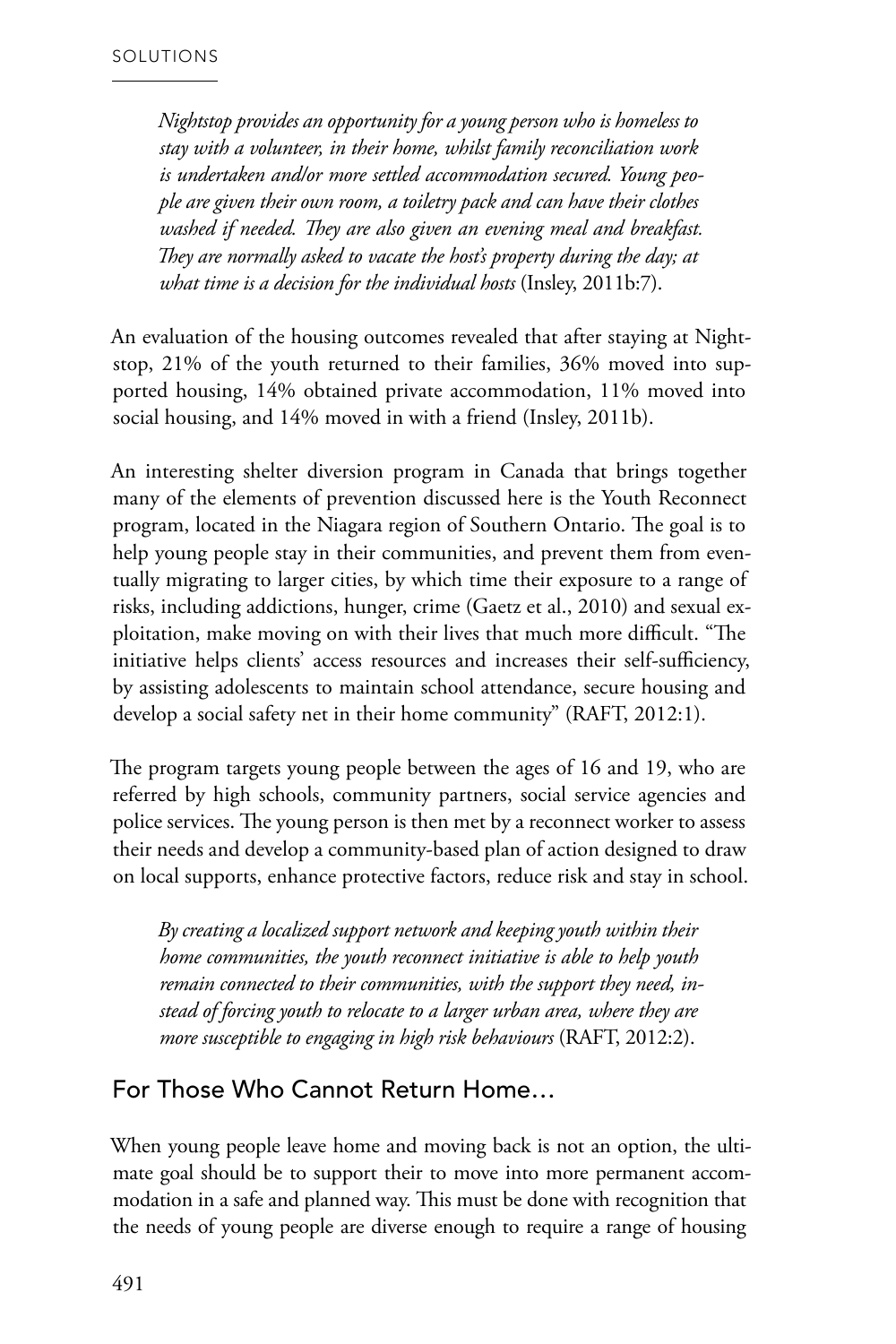options. The second and equally important point is that any effective ap proach to the provi sion of accommodation must be situated within a solid understanding of the needs of a devel oping adolescent. That is, programs must offer more than shelter, and an opportunity for 'in dependence'. A more **. :**  $\ddot{\phantom{0}}$  $\ddot{\phantom{0}}$ 





comprehensive model of accommodation and supports should be built upon four pillars, which are embedded within a broader system of care.

#### **Income and Employment**

In Canada, most young people experience great challenges in earning suffi cient income to live independently, as they are often trapped in low-wage job sectors, where full time permanent employment is rare. When a young adult with inadequate education is able to enter the formal labour market, it usu ally results in precarious employment, often on the margins of the economy. It is for this reason that over 42% of young Canadians between the ages of 20 and 29 continue to live with their parents (Statistics Canada, 2012a). .<br>.  $\ddot{\phantom{0}}$ 

All of this suggests that a key task of responding to youth homelessness is to en hance the employability of youth through effective job training and employment programs. However, traditional models of employment training that focus nar rowly on skills development and motivation will be unlikely to meet the needs of young people who have experienced homelessness. It also means that even when young people are employed, they may need additional income supports. In Canada, there are several inspiring examples of programs designed specifically for homeless youth, including the highly successful Choices for Youth in St. John's, Newfoundland, a 'green jobs' employment and accommodations program, and BladeRunners in Vancouver, which provides Aboriginal youth with training op portunities in the construction and cultural industries. There are also examples of effective strategies to engage the corporate sector in the provision of employment opportunities for homeless youth (Noble, 2012; Noble & Oseni, this volume).  $\ddot{\phantom{0}}$ ֧֡֝֟֟֓<u>֚</u><br>֧ .<br>.

#### **Education**

Educational engagement and achievement should be at the centre of accommo dation and support models. Unfortunately, education is often an afterthought .<br>.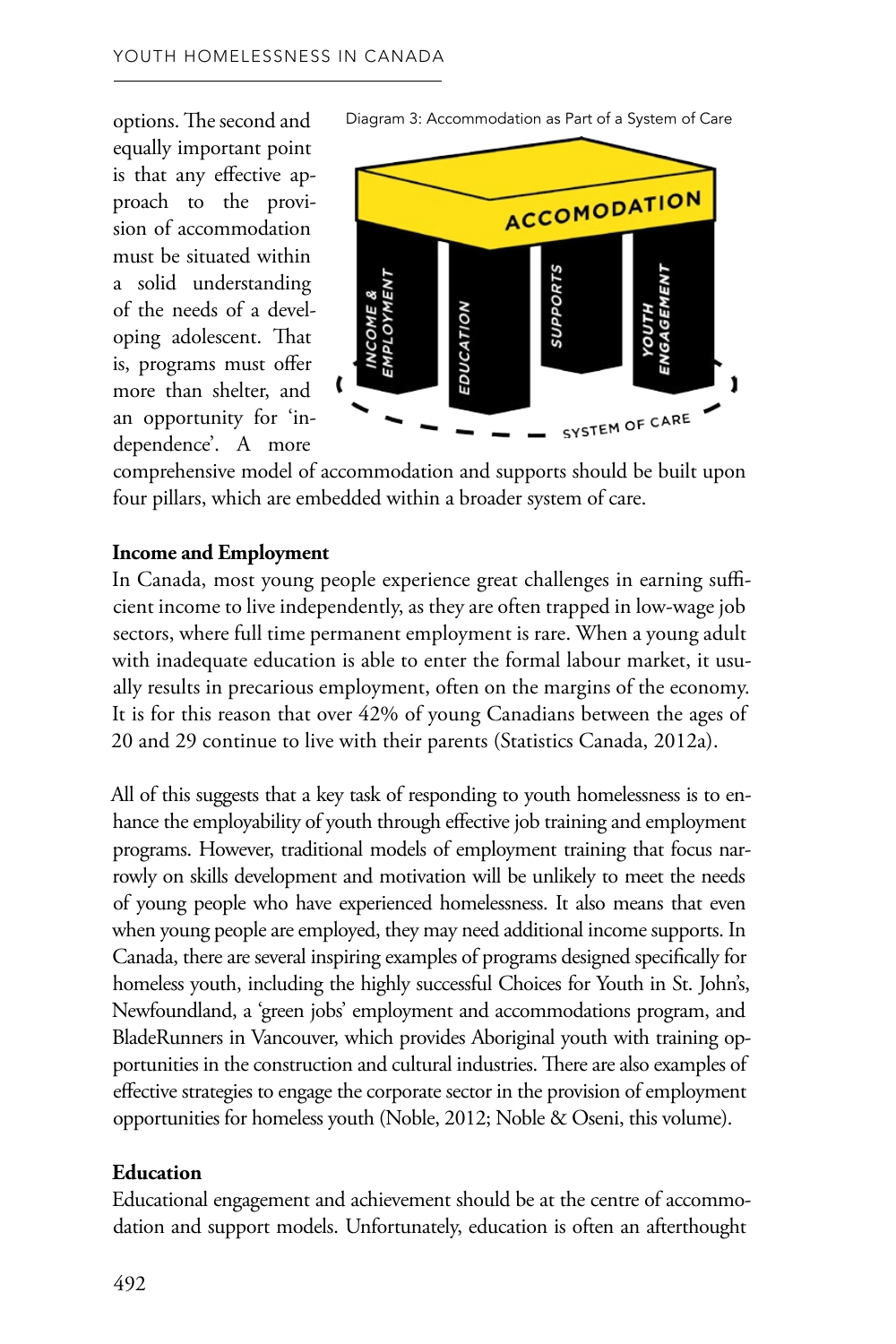when young people become homeless; something that is part of the young person's past. We know that a high percentage of homeless youth do not completed high school – up to 65% (Gaetz & O'Grady, 2002; Gaetz, O'Grady, Buccieri, 2010). We also know that in Canada, education matters now more than ever, and that early school leavers face a competitive disadvantage in the marketplace (Sum et al., 2009; Statistics Canada, 2010; 2012b; c). For instance, during the recent economic downturn in 2008/2009, the unemployment rate amongst dropouts was more than twice as high (23.2%) as it was for high school graduates (11.9%) (Statistics Canada, 2010). While the rise of 'credentialism' (Côté & Bynner, 2008) has resulted in a steady decline in drop out rates in Canada (7.8%% in 2011-2012) (Statistics Canada, 2012b), the drop out rate for homeless youth remains incredibly high at over 65% (Gaetz, O'Grady, Buccieri, 2010). Though homeless youth experience incredible barriers to obtaining education, we do know some of the factors that promote school engagement (Liljedahl et al., this volume). For a long term and sustainable solution to youth homelessness, we must broader our focus from youth independence, to re-engagement in school.

#### **Case Management and Supports**

As is the case with early intervention, young people, once housed, may need continued case management. Required supports should be driven both by the nature of the young person's needs, but also their desires. This may include transitional supports (funds to pay for rent, furniture, help obtaining a lease, bank account, etc.), life skills and for some, supports with mental health and addictions issues. A client-driven, flexible and open ended model is encouraged (Rosengard et al., 2007), where young people work with a counselor or case manager to develop a plan and identify their goals, as well as the activities, resources and supports that will help them achieve those goals.

#### **Youth Engagement**

When one talks about supporting a young person's transition to adulthood, there is a concern not only for their achievement, but equally important, their well-being. All adolescents and young adults need to feel connected, and believe that they matter. One of the things that supportive parents and families do is help nurture positive relationships and connections between youth and the members of their community. Youth engagement also includes activities that are meaningful and fulfilling, whether leisure-based (sports, the arts) or different forms of civic engagement. So when we talk about meaningful engagement, there is an opportunity to nurture a sense of belonging, which is a critical component to helping young people feel accepted, competent, valued and part of something beyond one's self (Schonert-Reichl, 2008).

In other words, providing young people with a roof over their heads, income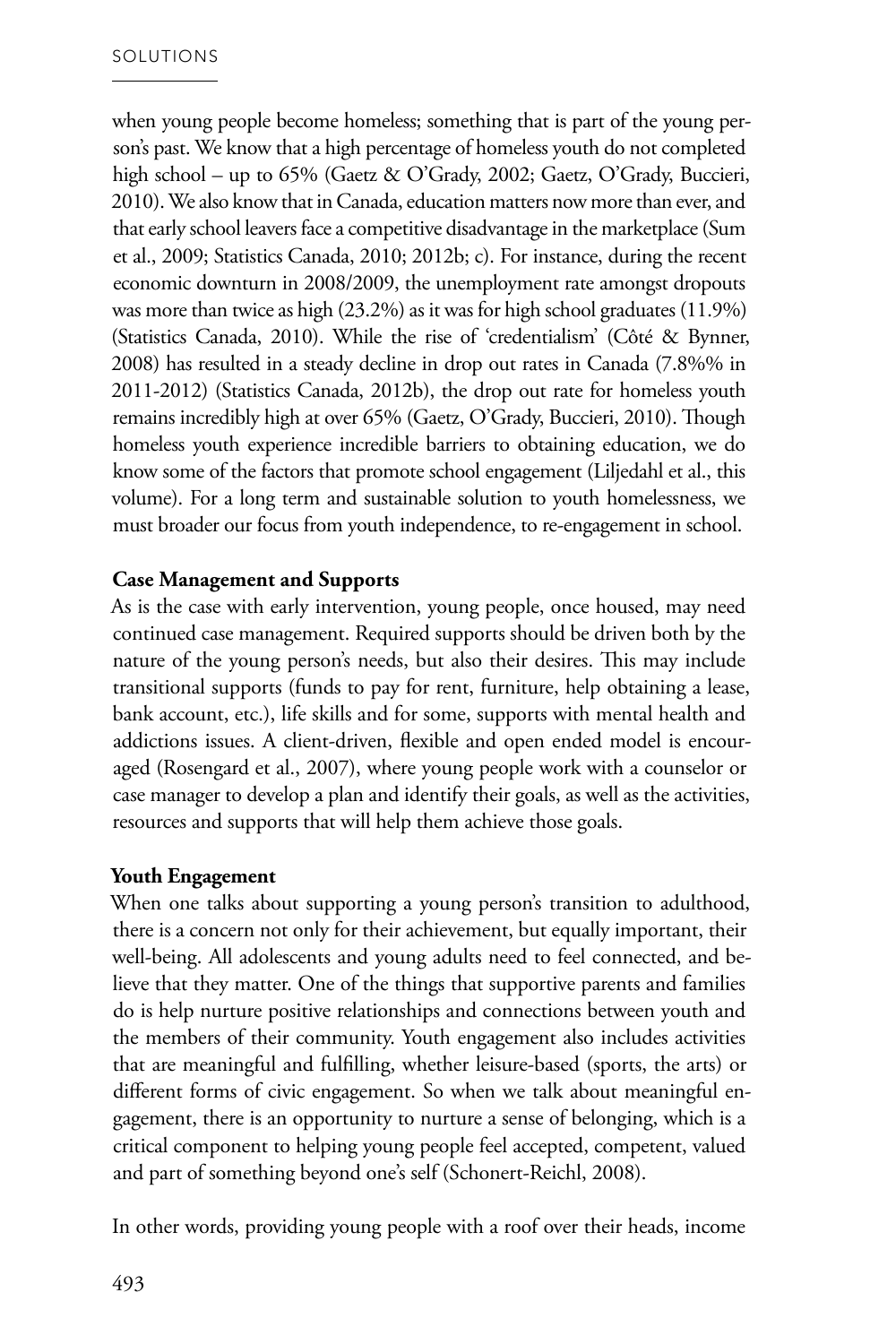and supports is not necessarily enough. The outcome of efforts to house youth should not result in a young person sitting alone in an apartment, bored, isolated and without meaningful relationships. This is particularly important to consider because for young people deeply involved in street life, finding accommodation can ironically mean yet more losses, as young people leave friends behind (often by choice) (Karabanow & Naylor, this volume).

#### Models of Accommodation

When considering models of accommodation for young people, it should be stated up front that there is no single or ideal housing option that will meet the needs of all youth (Millar, 2009; 2010; Eberle et al., 2007). An effective response to youth homelessness should give young people choices and options based on their age, experience, level of independence and need. Based on a range of factors, and depending on the individual, some housing options will be more appropriate than others. Some young people may require high levels of support, and are suitably housed in more institutional congregate facilities, with common areas and adult support present 24 hours a day. Youth who are chronically disconnected, with few family supports and a history of institutional involvement (child protection or corrections) may have high support needs, but not be ideally suited to an institutional congregate setting. Older youth who are 'temporarily disconnected,' but who have independent living skills and low support needs may simply require assistance in obtaining their own housing, with very little additional supports. A large number of young people will fit somewhere in between these circumstances.

Ideally, then, there should then be a range of housing options for young people. Diagram 4 demonstrates three broad (and overlapping) accommodation and support options for young people.



Diagram 4: Accommodation Options for Homeless Youth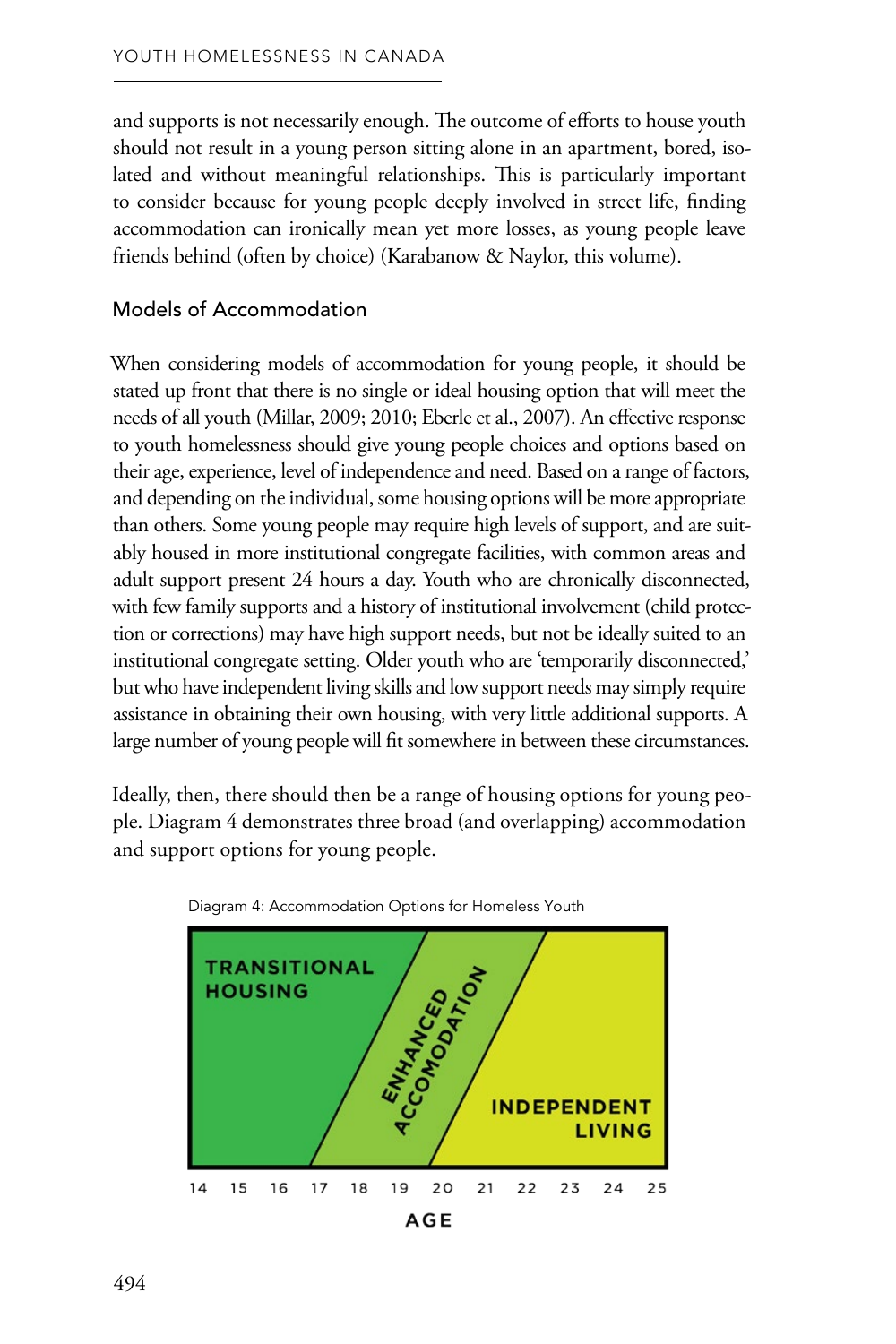The Foyer is a transitional housing model with a strong track record in the United Kingdom and Australia, and is one that can easily be adapted to the Canadian context. The CHRN report on Foyers (and accompanying tool kit) lays out in great detail what a Foyer is, what the research says about its effectiveness as a model of accommodation and supports, and how we can develop it here. What makes the Foyer an effective model of transitional housing is that it is designed to meet the needs of developing adolescents and young



adults. Young people can stay for extended periods, in order to develop life skills, stay in school, nurture positive relationships and participate in meaningful activities. It is a model of accommodation and supports built to nurture the transition to adulthood in a safe, respectful and meaningful way.

FOYER REPORT: [www.homelesshub.ca/foyer](http://www.homelesshub.ca/resource/live-learn-grow-supporting-transitions-adulthood-homeless-youth) FOYER TOOLKIT: [www.homelesshub.ca/foyertoolkit](http://www.homelesshub.ca/resource/foyer-toolkit)

The first is *transitional housing*, which for many young people is a fitting option because they may not be ready for independent living (Novac et al., 2004). That is, they lack the skills, confidence, maturity and experience to move immediately into independent living. Transitional housing is typically time limited, but is accompanied by a range of supports to help young people prepare for independent living.

The **Foyer** represents an interesting and effective model of transitional housing for youth (Gaetz & Scott, 2012). There is considerable research and evaluation that demonstrates the effectiveness of the model, which combines a longer period of tenancy with a focus on education, the building of life skills, youth engagement and efforts to socially integrate young people into the community. A recent Homeless Hub report, "Live, Learn and Grow" (Gaetz & Scott, 2012), articulates a model for the broader adaptation of the Foyer model in the Canadian context.

At the other end of the spectrum, and certainly the goal of all models of accommodation and supports for young people, is *independent living*, where young people obtain and maintain their own permanent housing in either the social housing sector or private market, and their use of supports and services is minimal. Many young people will need supports in order to get into housing in the first place, but their needs will lessen once they are housed, and as they grow older. Other young people may need ongoing or floating support.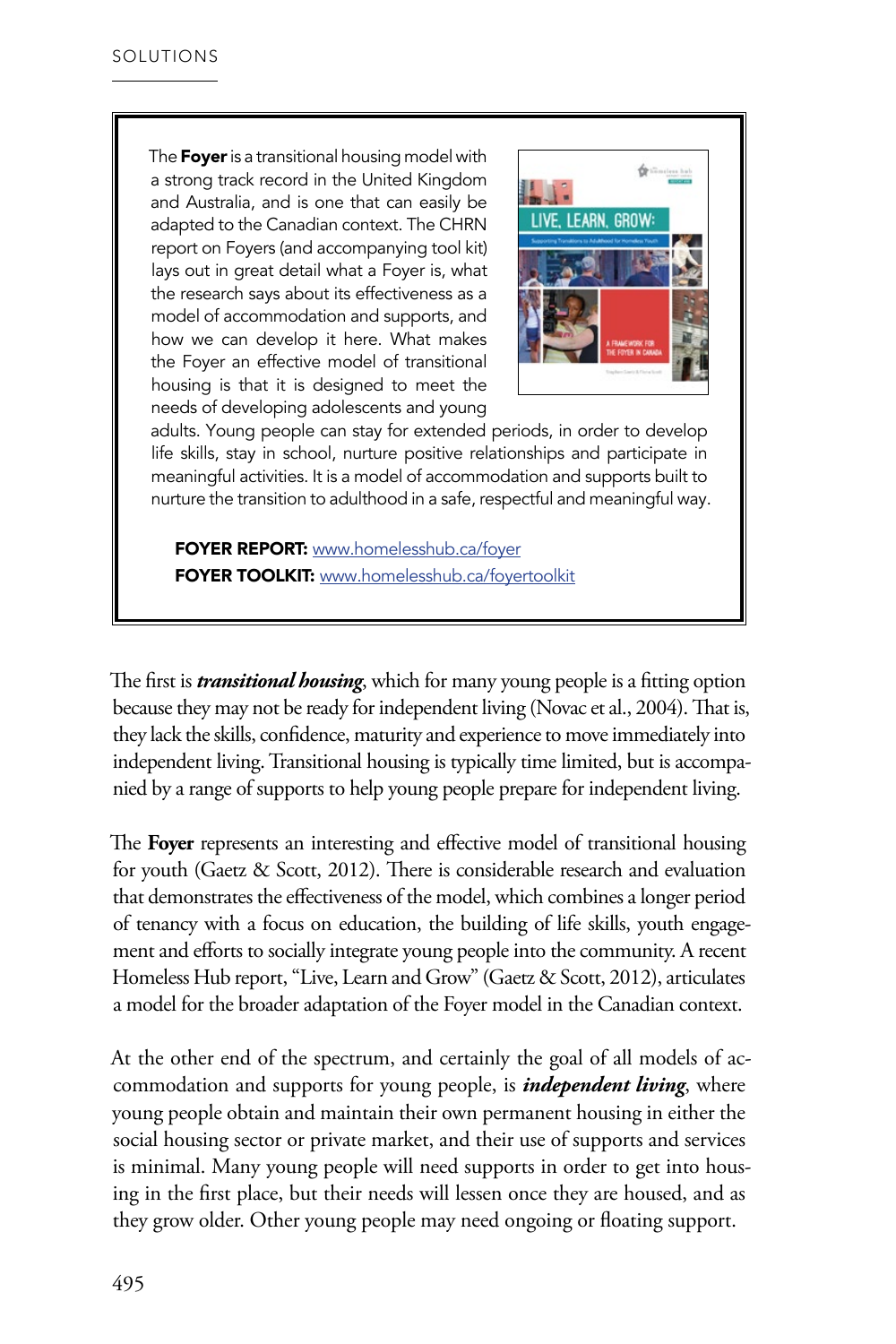An intermediary level between transitional housing and independent living can be referred to *enhanced accommodation*. This describes a situation wherein young people obtain their own accommodation in a non-institutional environment, but may require some level of ongoing support, whether financial, social or health related.

As Housing First grows in popularity, several places in Canada – including Toronto, Halifax, Vancouver, Calgary and Edmonton – are experimenting with its applicability for young people. For instance, in Calgary both the *Boys and Girls Club* and *Woods Homes* have implemented Housing First programs for youth, with promising results after the first year (minimum 85 per cent housing retention rate). However, the chapter by Forchuk et al. (this volume) on a youth-focused Housing First program in London, Ontario suggests that while many young people thrive in a Housing First context, it does not work for everyone. Those with mental health and addictions issues (or a combination of both) sometimes find the choice and independence offered by the model too much to handle, and a 'set up for failure' (Forchuk et al., this volume). That is, some young people find independent living to be isolating and may enable drug use, and therefore prefer to address other developmental/health issues prior to independent living. Forchuk and her team conclude that a 'one size fits all' approach proposed by some advocates is actually quite limiting and ignores the incredible variability in needs and circumstances of young people who are homeless.

## Conclusion

There are indeed solutions to youth homelessness, and prevention can and should be central to these solutions. The review of programs and practices from around the world reveals that innovation combined with passion can lead to good results. Many Canadian communities and provincial governments are now interested in moving towards strategic responses to addressing the problem; understanding how we can stop the flow of young people from child protection, mental health facilities or juvenile detention into homelessness; identifying a stronger role for schools as part of the solution; helping strengthen families, and offering young people a way back home. We also understand that many young people can no longer return home, and in some cases have no home to go to. For these young people, we need strong models of accommodation and supports that will help them move forward with their lives.

Underlying all of this is the need to make some broader changes in Canadian society. We need to ensure that there is an adequate supply of affordable housing. We need to ensure that young people have the opportunity to earn a suf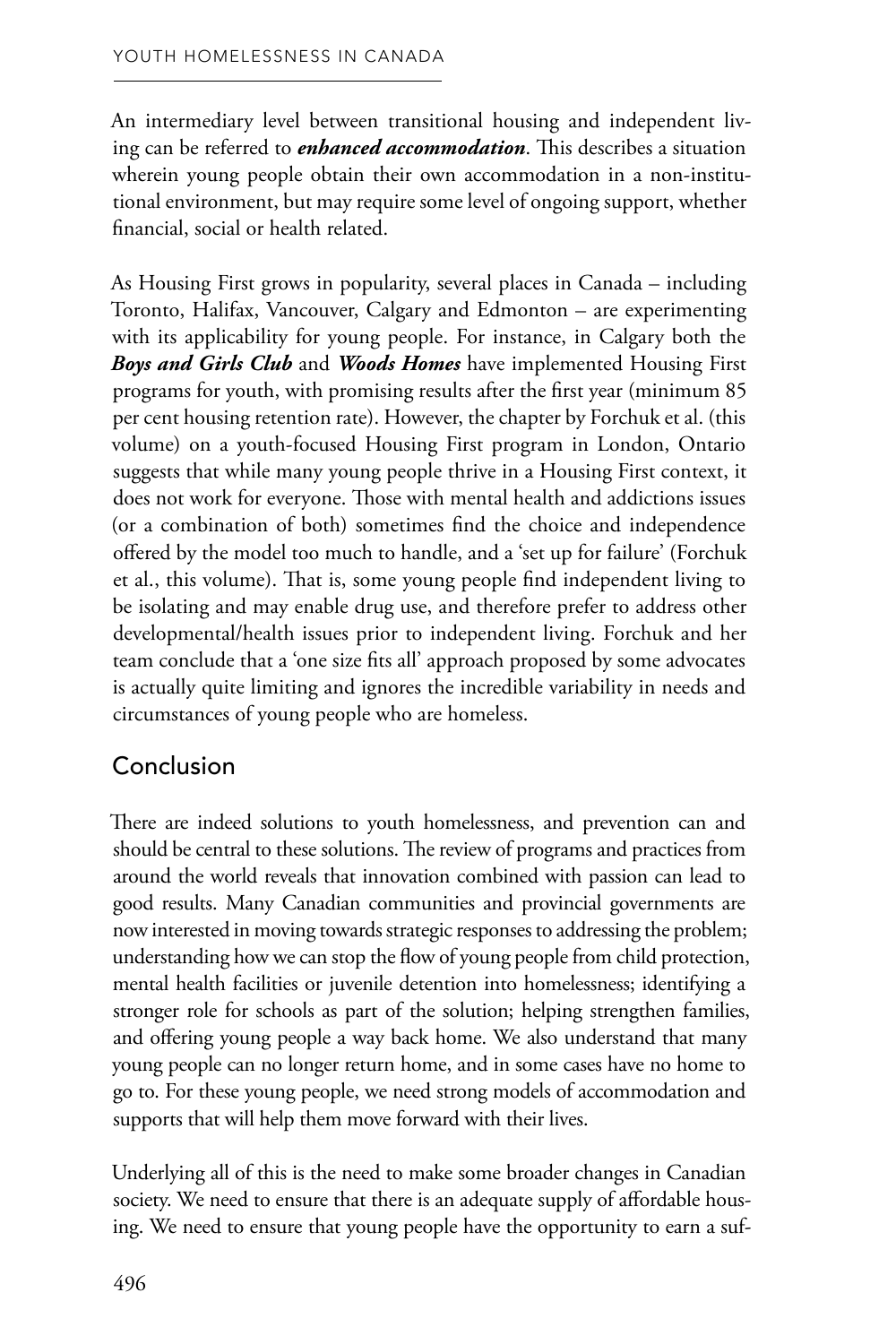ficient income to pay the rent, purchase food and have fulfilling lives. We must ensure that every young person has the opportunity to go to school and fulfill his or her dreams. And finally, we must push for a society where young women, LGBTQ youth and those who experience racism are not discriminated against and held back, but where all young people can unleash their potential.

#### References

- Abramovich, A. (2013). No Fixed Address: Young, Queer, and Restless. In S. Gaetz, B. O'Grady, K. Buccieri, J. Karabanow, & A. Marsolais (Eds.), *Youth Homelessness in Canada: Implications for Policy and Practice* (pp. 387-404)*.* Toronto: Canadian Homelessness Research Network Press.
- Australian Government. (2008a). *The Road Home: A National Approach to Reducing Homelessness.* Canberra: Department of Families, Housing, Community Services and Indigenous Affairs.
- Australian Government. (2008b). *Which Way Home? A new approach to homelessness.* Canberra: Department of Families, Housing, Community Services and Indigenous Affairs.
- Australian Government. (2013). *Reconnect.* Canberra: Author. Retrieved from: http://www.fahcsia. gov.au/our-responsibilities/housing-support/programs-services/homelessness/reconnect
- Baker Collins, S. (2013). Childhood Stress and Mobility Among Rural Homeless Youth. In S. Gaetz, B. O'Grady, K. Buccieri, J. Karabanow, & A. Marsolais (Eds.), *Youth Homelessness in Canada: Implications for Policy and Practice* (pp. 53-74)*.* Toronto: Canadian Homelessness Research Network Press.
- Baron, S. (2013). Why Street Youth Become Involved in Crime. In S. Gaetz, B. O'Grady, K. Buccieri, J. Karabanow, & A. Marsolais (Eds.), *Youth Homelessness in Canada: Implications for Policy and Practice* (pp. 353-368). Toronto: Canadian Homelessness Research Network Press.
- Baskin, C. (2013). Shaking Off the Colonial Inheritance: Indigenous Youth Resist, Reclaim and Reconnect. In S. Gaetz, B. O'Grady, K. Buccieri, J. Karabanow, & A. Marsolais (Eds.),*Youth Homelessness in Canada: Implications for Policy and Practice* (pp. 405-424). Toronto: Canadian Homelessness Research Network Press.
- Baumgartner, J., & Herman, D. (2012). Community integration of formerly homeless men and women with severe mental illness after hospital discharge. *Psychiatric Services,* 63, 435-437.
- Bender, K., Thompson, S. J., McManus,H., Lantry, J., & Flynn, P. M. (2007). Capacity for survival: exploring strengths of homeless street youth. *Child Youth Care Forum,* 36, 25-42.
- Buccieri, K. (2013). Back to the Future for Canada's National Anti-Drug Strategy: Homeless Youth and the Need for Harm Reduction. In S. Gaetz, B. O'Grady, K. Buccieri, J. Karabanow, & A. Marsolais (Eds.), *Youth Homelessness in Canada: Implications for Policy and Practice* (pp. 199 216). Toronto: Canadian Homelessness Research Network Press.
- Buccieri, K. (2013). Waldo 101: Mapping the Intersections of Space, Place and Gender in the Lives of Ten Homeless Youth. In S. Gaetz, B. O'Grady, K. Buccieri, J. Karabanow, & A. Marsolais (Eds.), *Youth Homelessness in Canada: Implications for Policy and Practice* (pp. 425-444). Toronto: Canadian Homelessness Research Network Press.
- Canadian Alliance to End Homelessness. (2011). *A Plan Not A Dream. How to End Homelessness in Ten Years (Canada).* Calgary: Author.
- Communities and Local Government. (2005). *Sustainable Communities: Settled homes; changing lives. A strategy for tackling homelessness.* London: Government of the United Kingdom.
- Côté, J., & Bynner, J.M. (2008). Changes in transition to adulthood in the UK and Canada: The role of structure and agency in emerging adulthood. *Journal of Youth Studies,* 11(3), 251-263.
- Courtney, M.E., Piliavin, LP. Grogran-Kaylor, A., & Nast, A. (2001). Foster youth transitions to adulthood: A longitudinal view of youth leaving foster care. *Child Welfare,* 70(6), 685-718.
- Courtney, ME, Skyles, A, Miranda, G., Zinn, A, Howard, E., & Goerge, R. (2005). *Youth who run away from substitute care.* Chapin Hall Working Paper, Chapin Hall Center for Children. Chicago: University of Chicago.
- Critical Time Intervention. (2009). *The Model*. Retrieved from http://www.criticaltime.org/model-detail/
- Crosnoe, R., Glasgow Erickson, K., & Dornbusch, S. N. (2002). Protective Functions of Family Relationships and School Factors on the Deviant Behaviour of Adolescent Boys and Girls Reducing the Impact of Risky Friendships. *Youth & Society*. 33(4), 515-544.
- Culhane, D., Metraux, S., & Byrne, T. (2010). *A Prevention Centered Approach to Homelessness Assistance. Supplemental Document to the Federal Strategic Plan to Prevent and End Homelessness: United States Interagency Council on Homelessness – FSP Supplemental Document #18.* Washington: United States Interagency Council on Homelessness.
- Dachner, N. , Tarasuk, V. (2013). Homeless Youth, Nutritional Vulnerability, and Community Food Assistance Programs. In S. Gaetz, B. O'Grady, K. Buccieri, J. Karabanow, & A. Marsolais (Eds.), *Youth Homelessness in Canada: Implications for Policy and Practice.* Toronto: Canadian Homelessness Research Network Press.
- Dickens, S., & Woodfield, K. (2004). *New approaches to youth homelessness prevention. A qualitative*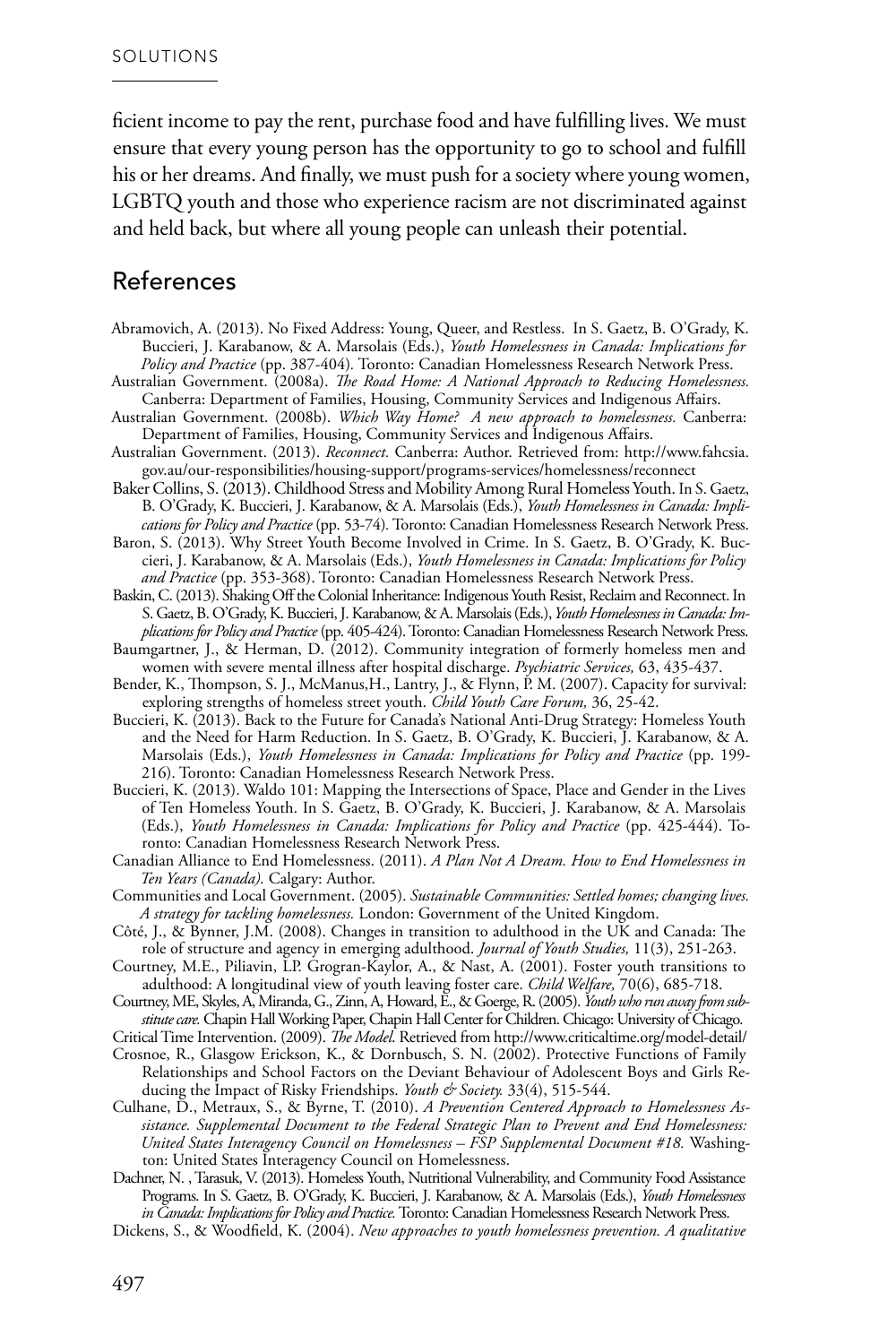*evaluation of the Safe in the City cluster schemes.* York: Joseph Rowntree Foundation.

- Dworsky, A., & Courtney, M. E. (2009). Homelessness and the transition from foster care to adulthood. *Child Welfare,* 88(4), 23-56.
- Eberle Planning and Research, Kraus, D., & Woodward, J. (2007). V*ancouver Youth Housing Options Study.* Vancouver: Vancouver Youth Funders Table.
- Evans, C., & Shaver, S. (2001). *Youth Homelessness: Case Studies of the Reconnect Program FINAL report.* Sydney: Social Policy Research Centre.
- FEANTSA. (2010). *Ending Homelessness: A Handbook for Policy Makers.* Brussels: Author.
- Forchuk, C., Russel, G., Kingston-MacClure, S., Turner, K., & Dill, S. (2006). From psychiatric ward to the streets and shelters. *Journal of Psychiatric and Mental Health Nursing,* 13, 301–308.
- Forchuk, C., MacClure, S. K., Van Beers, M., Smith, C., Csiernik, R., Hoch, J., & Jensen, E. (2008). Developing and testing an intervention to prevent homelessness among individuals discharged from psychiatric wards to shelters and 'no fixed address'. *Journal of Psychiatric and Mental Health Nursing,* 15, 569-575.
- Forchuk, C., Csiernik, R., & Jensen, E. (Eds.). (2011). *Homelessness, Housing and Mental Health. Finding Truths – Creating Change.* Toronto: Canadian Scholars Press.
- Forchuk, C., Richardson, J., Laverty, K., Bryant, M., Csiernik, R., Edwards, B., Fisman, S., Godin, M., Mitchell, B., Norman, R., Rudnick, A., Connoy, M., Dolson, M.S., Kelly, C. (2013). Service preferences of homeless youth with mental Illness: Housing first, treatment first, or both together. In S. Gaetz, B. O'Grady, K. Buccieri, J. Karabanow, & A. Marsolais (Eds.), *Youth Homelessness in Canada: Implications for Policy and Practice* (pp. 95-110). Toronto: Canadian Homelessness Research Network Press.
- Gaetz, S. (2002). *Street justice: The legal and justice issues of homeless youth in Toronto.* Toronto: Justice for Children and Youth.
- Gaetz, S. (2008). Why Are We Still Struggling with Homelessness in Canada? Seven Things We Can Do. *Canadian Housing,* 24, 27-31.
- Gaetz, S. (2010). The struggle to end homelessness in Canada: How we created the crisis, and how we can end it. *The Open Health Services and Policy Journal,* 2, 94-99.
- Gaetz, S. (2013). *Coming of Age Reimagining the Response to Youth Homelessness in Canada.* Toronto: The Canadian Homelessness Research Network Press.
- Gaetz, S., & O'Grady, B. (2002). Making money: Exploring the economy of homeless workers. *Work, Employment and Society,* 16(3), 433-456.
- Gaetz, S., & O'Grady, B. (2006). *The missing link: Discharge planning, incarceration and homelessness.*  Toronto, ON: The John Howard Society of Ontario.
- Gaetz, S., & O'Grady, B. (2009). Homelessness, incarceration, & the challenge of effective discharge planning: A Canadian case. In J. D. Hulchanski, P. Campsie, S. Chau, S. Hwang, & E. Paradis (Eds.), *Finding Home: Policy options for addressing homelessness in Canada, Chapter 7.3.*  Toronto, ON: Cities Centre, University of Toronto.
- Gaetz, S., O'Grady, B., & Buccieri, K. (2010). *Surviving Crime and Violence: Street Youth and Victimization in Toronto.* Toronto: Justice for Children and Youth and the Homeless Hub.
- Gaetz, S., & Scott, F. (2012). *Live, Learn, Grow: Supporting Transitions to Adulthood for Homeless Youth A Framework for the Foyer in Canada.* Homeless Hub Research Report Series #10. Toronto: Homeless Hub.
- Gaetz, S., O'Grady, B. (2013). Why Don't You Just Get a Job? Homeless Youth, Social Exclusion and Employment Training. In S. Gaetz, B. O'Grady, K. Buccieri, J. Karabanow, & A. Marsolais (Eds.), *Youth Homelessness in Canada: Implications for Policy and Practice* (pp. 243 268). Toronto: Canadian Homelessness Research Network Press.
- Gardner, T., Ochoa, J. Alspaugh, M., & Mathews, N. (2010). *Centralized Intake for Helping People Experiencing Homelessness: Overview, Community Profiles, and Resources.* Washington: The Cloudburst Group; U.S. Department of Housing and Urban Development.
- Gilligan, R. (2002). Adversity, Resilience and Youth People: The Protective Value of Positive School and Spare Time Experiences. *Children and Society.* 14(1), 37-47
- Goldfinger S.M., Schutt R.K., Tolomiczenko G.S., et al. (1999). Housing placement and subsequent days homeless among formerly homeless adults with mental illness. *Psychiatric Services,* 50, 674–679.
- Government of Canada. (2013). *National Homelessness Information System.* Ottawa: Human Resources and Skills Development Canada.
- Hagan, J., & McCarthy, B. (1997). *Mean streets: Youth crime and homelessness.* Cambridge: Cambridge University Press.
- Harrison, L. (2001). The Revolving Prison Door for Drug‐Involved Offenders: Challenges and Opportunities. *Crime & Delinquency,* 47(3), 462‐485.
- Herman D., & Mandiberg J. (2010). Critical time intervention: model description and implications for the significance of timing social work interventions. *Research on Social Work Practice,* 20, 502-508.
- Herman, D., Conover, S., Gorroochurn, P., Hinterland, K., Hoepner, L., & Susser, E. (2011). A Randomized Trial of Critical Time Intervention to Prevent Homelessness in Persons with Severe Mental Illness following Institutional Discharge. *Psychiatric Services,* 62(7), 713–719.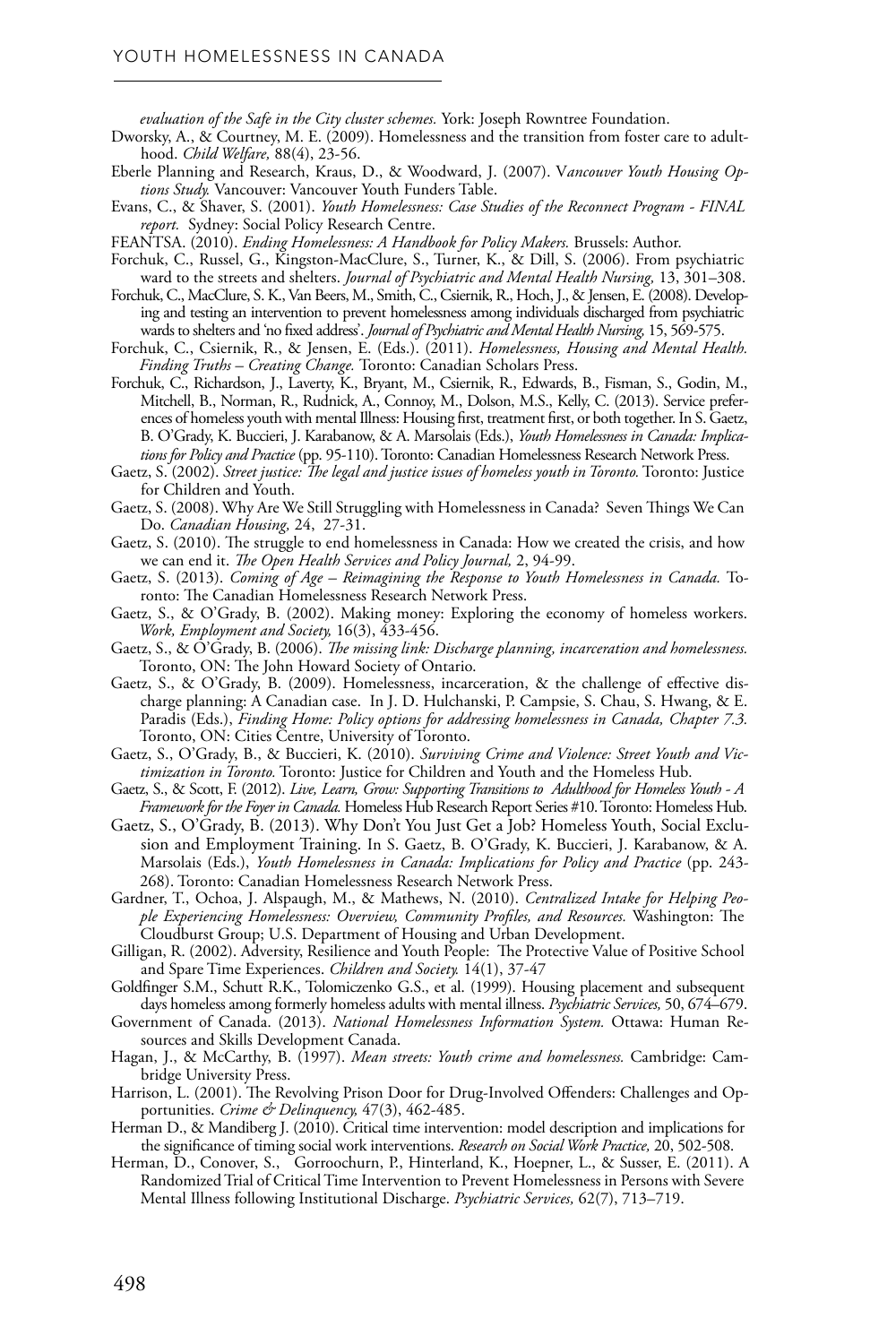- Herrenkohl, T., Sousa, C, Tajima, E., Herrenkohl, R., & Moylan, C. (2008). Intersection of child Abuse and Children's Exposure to Domestic Violence. *Trauma, Violence, & Abuse,* 9(2), 84-99.
- Hodges, S., Ferreira, K., Israel, N., & Mazza, J. (2006). *Strategies of system of care implementation: Making change in complex systems.* Tampa: Department of Child and Family Studies, Louis de la Part Florida Mental Health Institute.
- Insley, E. (2011a). *Homelessness prevention Can we afford not to? Reconnecting families to prevent youth homelessness.* London: DePaul UK.
- Insley, E. (2011b). *Staying Safe: An Evaluation of Nightstop Services.* London: DePaul UK.
- Karabanow, J. (2004). *Being young and homeless: Understanding how youth enter and exit street life.*  New York: Peter Lang.
- Kasprow W. J., Rosenheck, R. A. (2007). Outcomes of critical time intervention case management of homeless veterans after psychiatric hospitalization. *Psychiatric Services,* 58, 929–935.
- Karabanow, J., Naylor, T. (2013). Pathways Towards Stability: Young People's Transition Off the Streets. In S. Gaetz, B. O'Grady, K. Buccieri, J. Karabanow, & A. Marsolais (Eds.), *Youth Homelessness in Canada: Implications for Policy and Practice* (pp. 39-52). Toronto: Canadian Homelessness Research Network Press.
- Karabanow, J., Hughes, J. (2013). Building Community: Supportive Housing for Young Mothers. In S. Gaetz, B. O'Grady, K. Buccieri, J. Karabanow, & A. Marsolais (Eds.), *Youth Homelessness in Canada: Implications for Policy and Practice* (pp. 111-130). Toronto: Canadian Homelessness Research Network Press.
- Kellen, A., Freedman, J., Novac, S., Lapointe, L., Maaranen, R., & Wong, A. (2007). *Homeless and jailed: Jailed and homeless.* Toronto: The John Howard Society.
- Kidd, S. (2013). Mental Health and Youth Homelessness: A Critical Review. In S. Gaetz, B. O'Grady, K. Buccieri, J. Karabanow, & A. Marsolais (Eds.) Y*outh Homelessness in Canada: Implications for Policy and Practice* (pp. 217-228). Toronto: Canadian Homelessness Research Network Press.
- Kirst, M., & Erikson, P. (2013). Substance Use and Mental Health Problems among Street-Involved Youth: The Need for a Harm Reduction Approach. In S. Gaetz, B. O'Grady, K. Buccieri, J. Karabanow, & A. Marsolais (Eds.), *Youth Homelessness in Canada: Implications for Policy and Practice* (pp. 185-198). Toronto: Canadian Homelessness Research Network Press.
- Lightfoot, M., Stein, J. A., Tevendale, H., & Preston, K. (2011). Positive factors associated with fewer multiple problem behaviours among homeless/runaway youth. *Journal of Clinical Child & Adolescent Psychology,* 40(6), 787-889.
- Liljedahl, S., Rae, J., Aubry, T., & Klodawsky, F. (2013). Resilient Outcome: Academic Engagement by Youth with Histories of Homelessness. In S. Gaetz, B. O'Grady, K. Buccieri, J. Karabanow, & A. Marsolais (Eds.), *Youth Homelessness in Canada: Implications for Policy and Practice* (pp. 269-286). Toronto: Canadian Homelessness Research Network Press.
- Mackenzie, D., & Chamberlain, C. (2004). *School students who are homeless: finding solutions.*  AHURI Research and Policy Bulletin, 49.
- Mackenzie, D., & Chamberlain, C. (2006). *Youth homelessness in Australia, Counting the Homelessness Project*, Canberra: Commonwealth of Australia.
- McCay, E., Aiello, A. (2013). The Need for Early Mental Health Intervention to Strengthen Resilience in Street-involved Youth. In S. Gaetz, B. O'Grady, K. Buccieri, J. Karabanow, & A. Marsolais (Eds.), *Youth Homelessness in Canada: Implications for Policy and Practice* (pp. 229-242). Toronto: Canadian Homelessness Research Network Press.
- Milaney, K. (2011a). *Dimensions of Promising Practice For Case Managed Supports in Ending Homelessness.* Calgary: Calgary Homeless Foundation.
- Milaney, K. (2011b). The 6 Dimensions of Promising Practice for Case Managed Supports to End Homelessness, Part 1: Contextualizing Case Management for Ending Homelessness. *Professional Case Management,* 16(6), 281-287.
- Milaney, K. (2012). The 6 Dimensions of Promising Practice for Case Managed Supports to End Homelessness. Part 2: The 6 Dimensions of Quality. *Professional Case Management,* 17(1), 4-12.
- Millar, H. (2009). *Rehousing Vancouver's Street-Involved Youth.* Ottawa: Canadian Policy Research Networks.
- Millar, H. (2010). *Re-Housing Street-Involved Youth in Metro Vancouver* (MA Thesis). Burnaby: Simon Fraser University.
- Minnery, J., & Greenhalgh, E. (2007). Approaches to Homelessness Policy in Europe, the United States, and Australia. *Journal of Social Issues,* 63(3), 641-655.
- Monsebratten, L. (2013). *Panel proposes sweeping change to Ontario's child welfare system.* Toronto Star, January 23, 2013.
- Morse, G. (1998). *A review of case management for people who are homeless: Implications for practice, policy, and research.* Practical Lessons: The 1998 National Symposium on Homelessness Research, 7-34.
- National Alliance to End Homelessness. (2002). *A Plan Not A Dream How to End Homelessness in Ten Years.* Washington: Author.
- National Alliance to End Homelessness. (2012a). *An Emerging Framework for Ending Unaccompanied Youth Homelessness.* Washington: Author.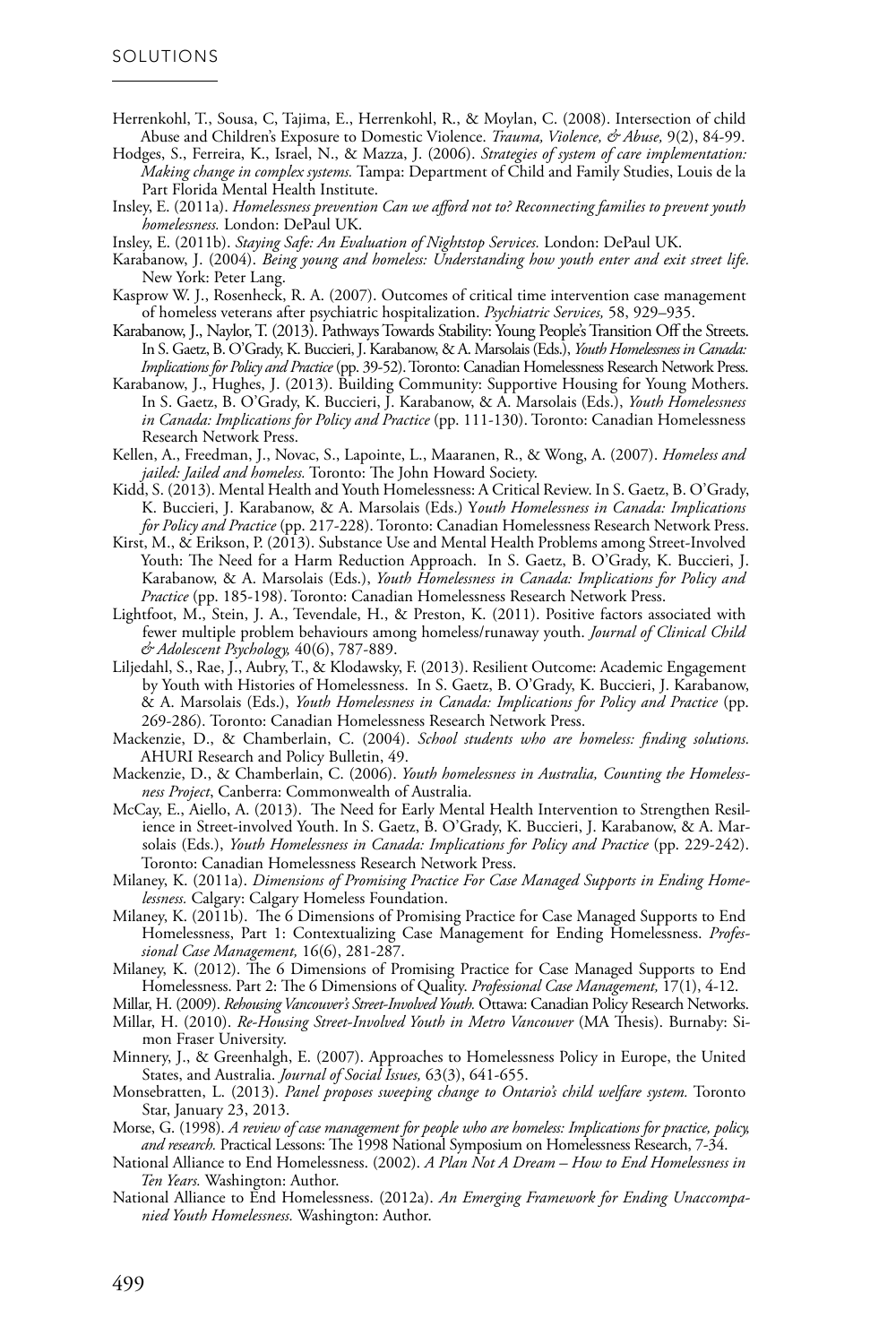National Alliance to End Homelessness. (2012b). *Coordinated Assessment Toolkit.* Washington: Author.

- National Case Management Network of Canada (2009). *Canadian standards of practice for case management.* Toronto: Author.
- National Youth Commission. (2008). *Australia's homeless youth : a report of the National Youth Commission into youth homelessness.* Brunswick: National Youth Commission.
- Nichols, N. (2013). Nobody "Signs Out of Care." Exploring the Institutional Links Between Child Protection Services & Homelessness. In S. Gaetz, B. O'Grady, K. Buccieri, J. Karabanow, & A. Marsolais (Eds.), *Youth Homelessness in Canada: Implications for Policy and Practice.*  Toronto: Canadian Homelessness Research Network Press.
- Noble, A. (2012). *It's Everybody's Business: Engaging the Private Sector in Solutions to Youth Homelessness.* Toronto: Raising the Roof.
- Noble, A., Oseni, L. (2013). It's Everybody's Business: Raising the Roof's Private Sector Engagement Project. In S. Gaetz, B. O'Grady, K. Buccieri, J. Karabanow, & A. Marsolais (Eds.), *Youth Homelessness in Canada: Implications for Policy and Practice* (pp. 75-94). Toronto: Canadian Homelessness Research Network Press.
- Novac, S., Brown, J., & Bourbonnais, C. (2004). *Research Report: Transitional Housing Objectives, Indicators of Success, and Outcomes.* Ottawa: Canadian Mortgage and Housing Corporation.
- Novac, S., Hermer, J., Paradis, E., & Kellen, A. (2006). *Justice and injustice: Homelessness, crime, victimization and the criminal justice system.* Toronto, ON: Centre for Urban and Community Studies.
- Novac, S., Hermer, J., Paradis, E., & Kellen, A. (2007). *A revolving door? Homeless people and the justice system in Toronto (Research Bulletin #36).* Toronto, ON: Centre for Urban and Community Studies.
- O'Grady, B., Gaetz, S., & Buccieri, K. (2011). *Can I See Your ID? The Policing of Homeless Youth in Toronto. Toronto: Homeless Hub Research Report Series #5.* Toronto: Homeless Hub.
- O'Grady, B., Gaetz, S., & Buccieri, K. (2013). Policing Street Youth in Toronto. In S. Gaetz, B. O'Grady, K. Buccieri, J. Karabanow, & A. Marsolais (Eds.), *Youth Homelessness in Canada: Implications for Policy and Practice* (pp. 335-352). Toronto: Canadian Homelessness Research Network Press.
- Parliament of the United Kingdom. (2002a). Homelessness Act. London: Government of the United Kingdom.
- Parliament of the United Kingdom. (2002b). *No One Left Out. Communities Ending Rough Sleeping.*  London: Department for Communities and Local Government.
- Parliament of the United Kingdom. (2002c). *The Homelessness (Priority Need for Accommodation) (England) Order 2002.* London: Government of the United Kingdom.
- Parliament of the United Kingdom. (2004). *Children's Act.* London: Government of the United Kingdom.
- Pawson, H. (2007). Local authority homelessness prevention in England: empowering consumers or denying rights? *Housing Studies,* 22(6), 867–883.
- Pawson, H., Davidson, E., & Netto, G. (2007). *Evaluation of Homelessness Prevention Activities in Scotland.* Edinburgh: Scottish Executive.
- Pawson, H., Netto, G., & Jones, C. (2006). *Homelessness Prevention: A Guide to Good Practice.* London: Department for Communities and Local Government.
- Petersilia, J. (2001a). Prisoner reentry: Public safety and reintegration challenges. *The Prison Journal,* 81(3), 360‐375. Petersilia J. (2001b). When prisoners return to communities. *Federal Probation,* 65, 3‐8.
- Petersilia J. (2003). *When prisoners come home: parole and prisoner reentry.* London: Oxford University Press.
- Public Interest. (2009). *Changing patterns for street involved youth.* Toronto: Yonge Street Mission.
- Quilgars, D., Johnsen, S., & Pleace, N. (2008). *Youth Homelessness in the UK. A decade of progress?*  York: Joseph Rowntree Foundation.
- Quilgars, D., Fitzpatrick, S., & Pleace, N. (2011). *Ending youth homelessness: Possibilities, challenges and practical solutions.* Edinburgh: Centre for Housing Policy, University of York and School of the Built Environment, Heriot-Watt University.
- RAFT. (2012). *Youth Reconnect Program Profile 'Making A Difference One Step At A Time.'* St. Catharines: Niagara Resource Service for Youth.

Raising the Roof. (2009). *Youth Homelessness in Canada: The Road to Solutions.* Toronto: Raising the Roof.

- Rosengard, A., Laing, I., & Hunter, S. (2007). *Literature Review of Multiple and Complex Needs.*  Edinburgh: Scottish Executive Social Research.
- Ryan, P., & Beauchamp, T. (2003). *Report of the Reconnect Longitudinal Study: Building Community Capacity for Early Intervention.* Mosman: RPR Consulting.
- Saewyc, E., Drozda, C., Rivers, R., MacKay, L., Peled, M. (2013). Which comes first: Sexual exploitation or other risk exposures among street-involved youth? In S. Gaetz, B. O'Grady, K. Buccieri, J. Karabanow, & A. Marsolais (Eds.), *Youth Homelessness in Canada: Implications for Policy and Practice* (pp. 147-160). Toronto: Canadian Homelessness Research Network Press.
- Schonert-Reichl, K. (2008). *Considering resilience in children and youth: Fostering positive adaptation and competence in schools, families and communities. Discussion paper for The Learning Partnership.*  Winnipeg: The National Dialogue on Resilience in Youth.
- Schutt R. K., Hough R. L., Goldfinger S. M., et al. (2009). Lessening homelessness among persons with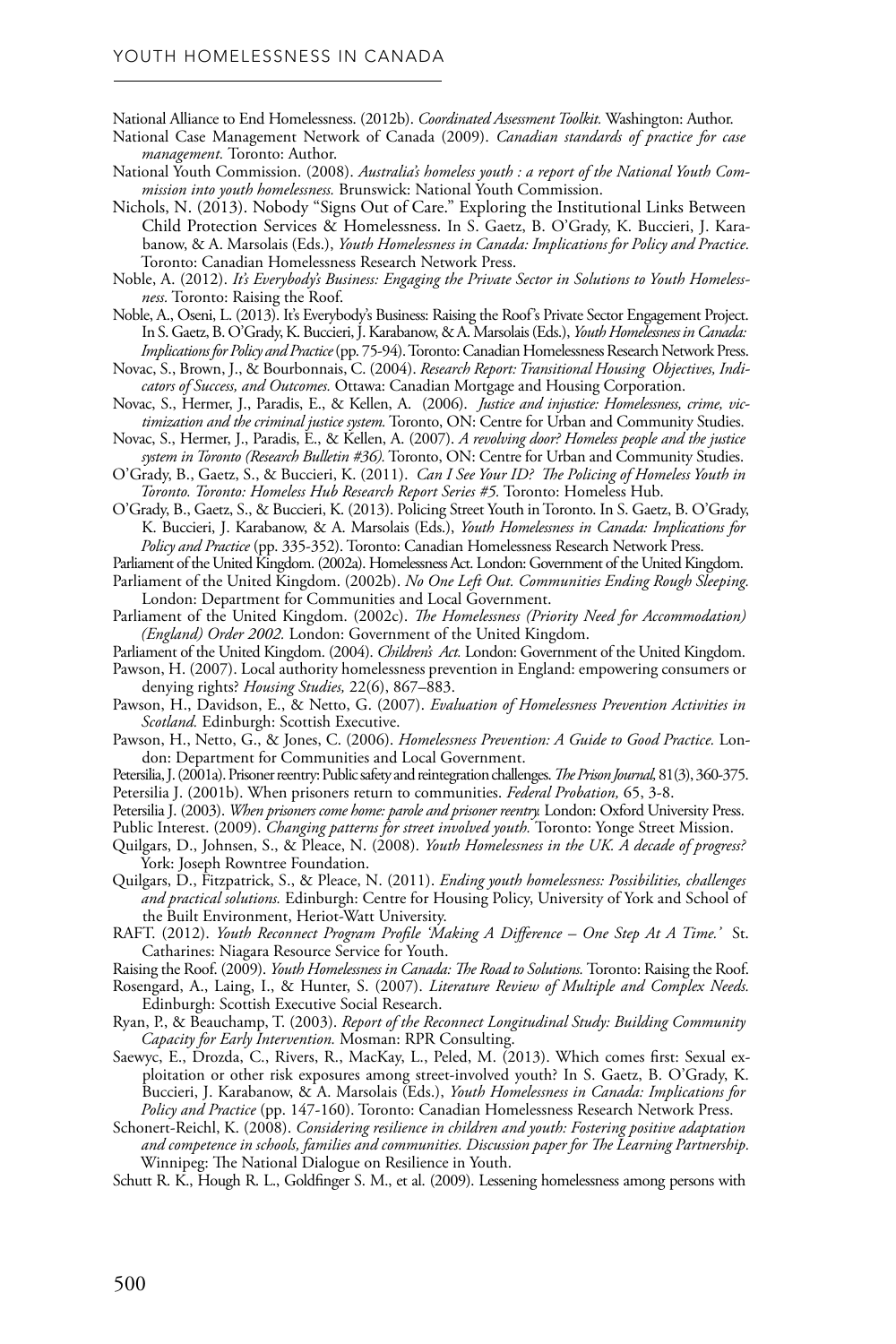mental illness: A comparison of five randomized treatment trials. *Asian Journal of Psychiatry,* 2, 100-105. Serge, L., Eberle, M., Goldberg, M., Sullivan, S., & Dudding, P. (2002). *Pilot Study: The Child Welfare* 

*System and Homelessness among Canadian Youth.* Ottawa: National Homelessness Initiative.

Shinn, M., Baumohl, J., & Hopper, K. (2001). The Prevention of Homelessness Revisited. *Analyses of Social Issues and Public Policy,* 1(1), 95–127.

Smokowski, P. R., Reynolds, A. J., & Bezruckzo, N. (1999). Protective factors are things about an individual's personality, background, beliefs and values, social or family situation, environment, and so forth that can help in preventing or overcoming suicidal feelings. *Journal of School Psychology,* 37(4), 425–448.

- Springer, J., Lum, J., Roswell, T. Policy Challenges to Homelessness Among Caribbean Youth in Toronto. In S. Gaetz, B. O'Grady, K. Buccieri, J. Karabanow, & A. Marsolais (Eds.), *Youth Homelessness in Canada: Implications for Policy and Practice* (pp. 445-468). Toronto: Canadian Homelessness Research Network Press.
- Statistics Canada. (2010). *Trends in Dropout Rates and the Labour Market Outcomes of Young Dropouts.* Ottawa: Author.
- Statistics Canada. (2012a). *Census in Brief: Living arrangements of young adults aged 20-29 Families, households and marital status, 2011 Census of Population.* Ottawa: Author.

Statistics Canada. (2012b). *Indicators of Well-Being in Canada: Learning – School Drop-outs.* Ottawa: Author.

- Sum, A., Khatiwada, I., & McLaughlin, J. (2009). *The Consequences of Dropping Out of High School.*  Boston: Center for Labor Market Studies Publications.
- Susser E., Valencia E., Conover S., et al. (1997). Preventing recurrent homelessness among mentally ill men: a 'critical time' intervention after discharge from shelter. *American Journal of Public Health,* 87, 256–262.
- Tanner, J., & Wortley, S. (2002). *The Toronto Youth Crime and Victimization Survey: Overview Report.*  Toronto: Toronto Police Services.
- Thompson, S. (2005). Risk/protective Factors Associated With Substance Use Among Runaway/ homeless Youth Utilizing Emergency Shelter Services Nationwide. *Substance Abuse,* 25(3), 13-26.
- Travis, J., & Petersilia, J. (2001). Reentry Reconsidered: A New Look at an Old Question. *Crime & Delinquency,* 47(3), 291‐313.
- Tyler, K., Hoyt, D., & Whitbeck, L. (2000). The effects of early sexual abuse on later sexual victimization among female homeless and runaway adolescents. *Journal of Interpersonal Violence,* 15(3), 235-250.
- Tyler, K., & Bersani, B. (2008). A Longitudinal Study of Early Adolescent Precursors to Running Away. *The Journal of Early Adolescence,* 28(2), 230-251.
- Ungar, M. (2004). A Constrctionist Discourse on Reslience Multiple Contexts, Multiple Realities Among At-Risk Children and Youth. *Youth & Society*, 35(3), 341-365.
- Ungar, M, Liebenberg,L, Boothroyd R, Thiessen, V, Kwong, W.M., Lee, T. Y., Leblanc, J., Duque, L. F., & Makhnach, A. (2008). The study of youth resilience across cultures: Lessons from a pilot study of measurement development. *Research in Human Development,* 5(3), 166-180.
- United States Department of Health and Human Services. (2007). *Promising Strategies to End Youth Homelessness.* Washington: Administration for Children And Families.

United States Interagency Council on Homelessness. (2010a). *Federal Strategic Plan to Prevent and End Homelessness: What We Learned.* Washington: United States Interagency Council on Homelessness.

- United States Interagency Council on Homelessness. (2010b). *Opening Doors: Federal Strategic Plan to Prevent and End Homelessness.* Washington: Author.
- Visher, C. A., & Travis, J. (2003). Transitions from prison to community; understanding individual pathway. *Annual Review of Sociology,* 29, 89‐113.
- Winland, D. (2013). Reconnecting with Family and Community: Pathways Out of Youth Homelessness. In S. Gaetz, B. O'Grady, K. Buccieri, J. Karabanow, & A. Marsolais (Eds.), *Youth Homelessness in Canada: Implications for Policy and Practice* (pp. 15-38). Toronto: Canadian Homelessness Research Network Press.
- Winland, D., Gaetz, S., & Patton, T. (2011). *Family Matters: Homeless youth and Eva's Initiatives "Family Reconnect" Program. Homeless Hub Research Report Series #3.* Toronto: Homeless Hub.
- Youth Leaving Care Working Group. (2013). *Blueprint for Fundamental Change to Ontario's Child Welfare System. Final Report of the Youth Leaving Care Working Group January 2013*. Toronto: Office of the Provincial Advocate for Children and Youth.